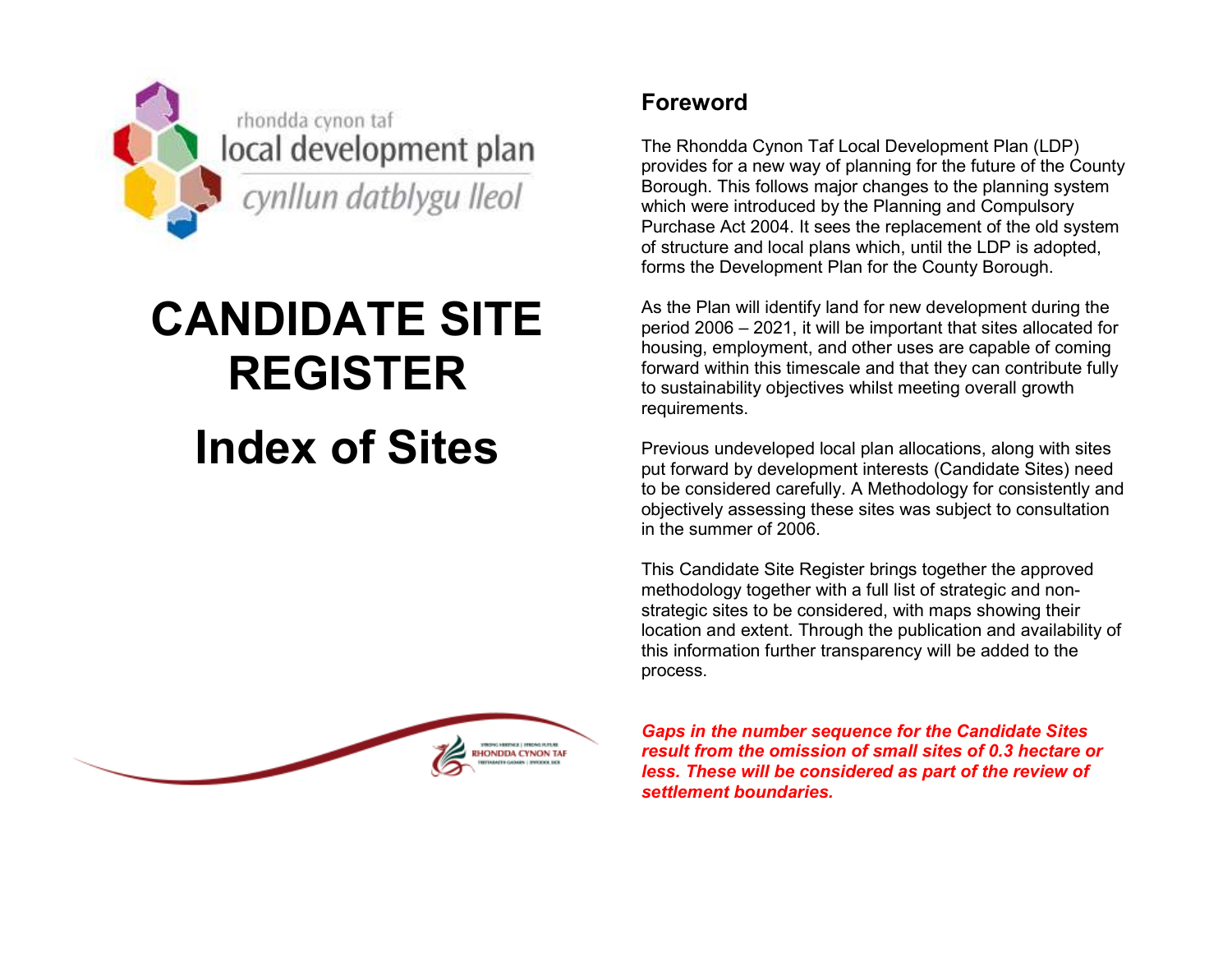| <b>Site ID</b> | <b>Settlement</b> | <b>Site Name</b>                                    | <b>Proposal</b>                             | <b>Area</b><br>(Hect) | <b>Register</b><br>(Part) | <b>Register</b><br>Page No. |
|----------------|-------------------|-----------------------------------------------------|---------------------------------------------|-----------------------|---------------------------|-----------------------------|
| 179            | Aberaman          | Land at Farrells Homecare                           | Residential development                     | 0.82                  | Part 1                    | 134                         |
| 471            | Aberaman          | Hillbrook estate                                    | Residential development                     | 1.16                  | Part 3                    | 370                         |
| 443            | Abercwmboi        | Phurnacite Plant                                    |                                             | 59.44                 | Part 2                    | 346                         |
| 382            | Abercynon         | Land south of Grovers Field                         | Residential development                     | 3.96                  | Part 2                    | 294                         |
| 391            | Abercynon         | Land at Carnetown                                   | Residential development                     | 1.84                  | Part 2                    | 302                         |
| 418            | Abercynon         | <b>Grovers Road</b>                                 | Residential development                     | 0.42                  | Part 2                    | 328                         |
| 442            | Abercynon         | <b>Land at Travellers Rest</b>                      | Residential development                     | 0.92                  | Part 2                    | 345                         |
| 444            | Abercynon         | Pontcynon Industrial Estate                         | Residential development                     | 0.65                  | Part 2                    | 347                         |
| 536            | Abercynon         | Site A Opposite Parc Newydd Farm, Grovers Road      | Residential development                     | 3.59                  | Part 3                    | 427                         |
| 537            |                   |                                                     |                                             |                       |                           | 428                         |
|                | Abercynon         | Site B opposite Parc Newydd Farm, Grovers Field     | Residential development                     | 3.5                   | Part 3                    |                             |
| 592            | Abercynon         | Land adjacent to Abercynon cemetary                 |                                             | 2.85                  | Part 3                    | 476                         |
| 593            | Abercynon         | Land adjacent to Abercynon Road                     |                                             | 3.63                  | Part 3                    | 477                         |
| 608            | Abercynon         | Land at Parc Newydd Farm, Grovers Road              | Residential development                     | 6.72                  | Part 3                    | 491                         |
| 652            | Abercynon         | Land adjacent to sewage treatment works             | Not yet specified                           | 9.4                   | Part 3                    | 531                         |
| 104            | Aberdare          | <b>Cwm Farm</b>                                     | Residential development                     | 7.69                  | Part 1                    | 70                          |
| 159            | Aberdare          | Rear of Brynhir                                     | Not specified - residential to be confirmed | 2.32                  | Part 1                    | 116                         |
| 223            | Aberdare          | Land at Maesffynnon Lane                            | Residential development                     | 2.81                  | Part 1                    | 171                         |
| 226            | Aberdare          | Llwydcoed Community Centre and adjoining land       | Residential development                     | 0.42                  | Part 1                    | 174                         |
| 249            | Aberdare          | Land at Aberdare Goods yard                         | Mixed use development                       | 3.96                  | Part 1                    | 190                         |
| 366            | Aberdare          | Land at Maesyffynnon Lane, rear of Brynffynon Close | Residential development                     | 0.36                  | Part 2                    | 282                         |
| 196            | Abernant          | Land rear of Werfa Lane                             | Residential development                     | 1.04                  | Part 1                    | 149                         |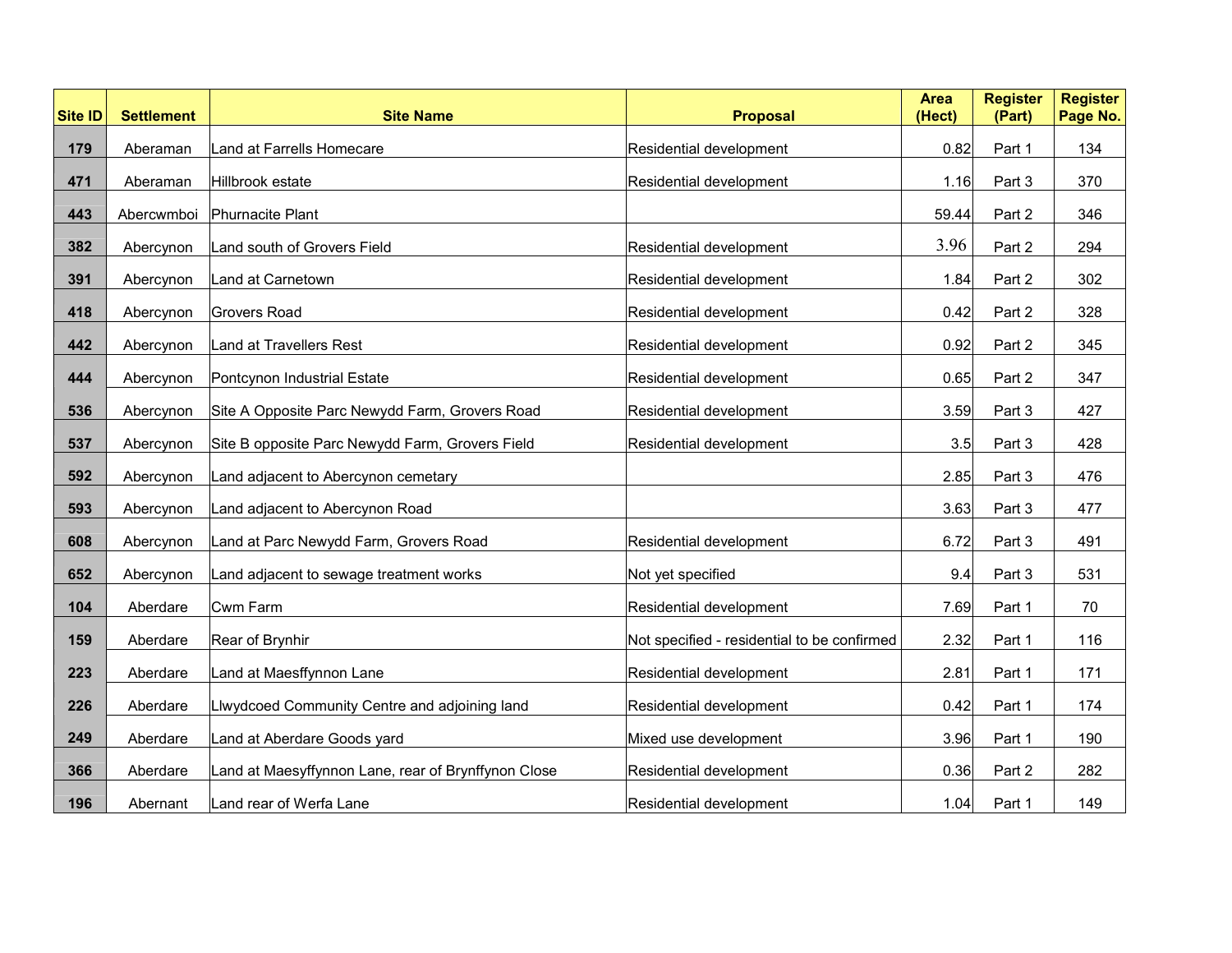| <b>Site ID</b> | <b>Settlement</b> | <b>Site Name</b>                                                      | <b>Proposal</b>                                                                                | <b>Area</b><br>(Hect) | <b>Register</b><br>(Part) | <b>Register</b><br>Page No. |
|----------------|-------------------|-----------------------------------------------------------------------|------------------------------------------------------------------------------------------------|-----------------------|---------------------------|-----------------------------|
| 197            | Abernant          | Land North of Werfa Lane                                              | Residential development                                                                        | 0.84                  | Part 1                    | 150                         |
| 218            | Abernant          | Windsor Terrace, Allotments and open land                             | Residential development                                                                        | 5.99                  | Part 1                    | 167                         |
| 219            | Abernant          | <b>Windsor Terrace</b>                                                | Residential development                                                                        | 4.14                  | Part 1                    | 168                         |
| 266            | Abernant          | Land at Lower River Tip Levels, adjacent Abernant Road                | Residential development                                                                        | 6.31                  | Part 2                    | 203                         |
| 267            | Abernant          | Land at Nant y Wenallt, adjacent Abernant road                        | Residential development                                                                        | 7.05                  | Part 2                    | 204                         |
| 275            | Abernant          | Aberdare General Hospital                                             | Redevelopment of the hospital sites and<br>general inclusion within the settlement<br>boundary | 18.45                 | Part 2                    | 211                         |
| 294            | Abernant          | Land rear of 6 Werfa Close                                            | small residential development (1 Unit)                                                         | 0.44                  | Part 2                    | 226                         |
| 319            | Abernant          | Land at Landscape Gardening, Cwmbach Road                             | Residential development                                                                        | 1.51                  | Part 2                    | 244                         |
| 385            | Abernant          | Land at Ysguborwen House                                              |                                                                                                | 1.49                  | Part 2                    | 297                         |
| 386            | Abernant          | Land on Cwmbach Road                                                  |                                                                                                | 2.9                   | Part 2                    | 298                         |
| 109            | Beddau            | <b>Gwaun Miskin</b>                                                   | Residential development                                                                        | 13.07                 | Part 1                    | 74                          |
| 110            | Beddau            | Llwyncrwn Isaf                                                        | Residential development / Leisure<br>development                                               | 31.69                 | Part 1                    | 75                          |
| 132            | Beddau            | Cwm Coking Plant                                                      | Residential, employment, local centre,<br>primary school                                       | 48.64                 | Part 1                    | 96                          |
| 206            | Beddau            | Cwm Colliery Reclamation                                              | Residential development                                                                        | 35                    | Part 1                    | 156                         |
| 326            | Beddau            | Land south of Brynteg Court                                           | Residential development                                                                        | 5.56                  | Part 2                    | 250                         |
| 531            | Beddau            | Land north of Bryn Celynnog Comprehensive School                      | Residential development                                                                        | 1.67                  | Part 3                    | 422                         |
| 532            | Beddau            | Part of Gelynnog Farm, West of Cwm Coking Works                       | Residential development                                                                        | 12.29                 | Part 3                    | 423                         |
| 598            | Beddau            | Land at Castellau Road                                                | Residential development                                                                        | 1.07                  | Part 3                    | 482                         |
| 646            | Beddau            | Land at Llwyn Crwn Isaf                                               | Residential, sports and recreation, nautre<br>reserve                                          | 28.21                 | Part 3                    | 525                         |
| 647            | Beddau            |                                                                       |                                                                                                |                       |                           | 526                         |
| 654            | Beddau            | Land at Gwern-y-fach fields, Nr Castellau<br>Land at Llantrisant Road | residential/community health<br>Residential development                                        | 5.88<br>5.2           | Part 3<br>Part 3          | 533                         |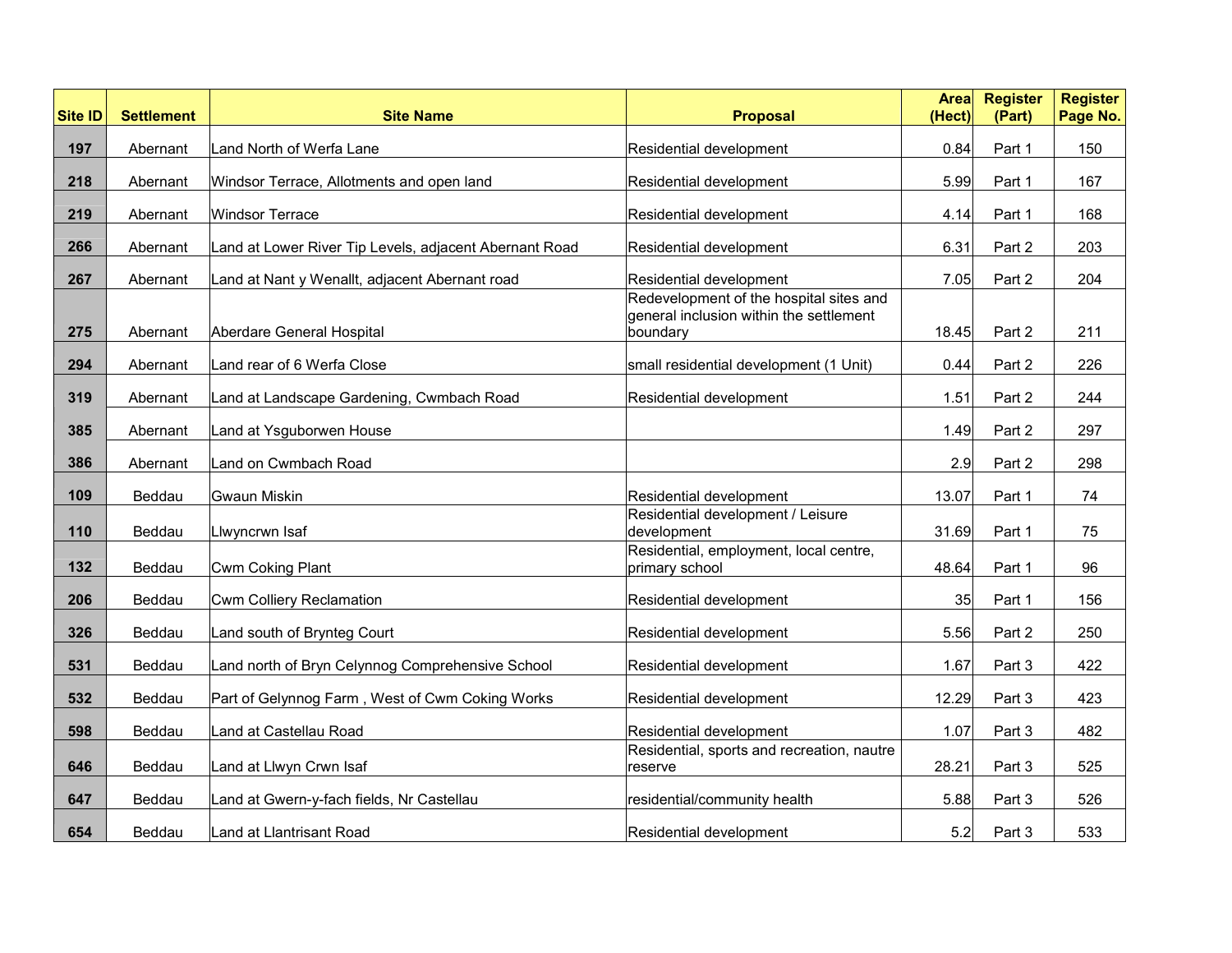| <b>Site ID</b> | <b>Settlement</b> | <b>Site Name</b>                               | <b>Proposal</b>                                             | <b>Area</b><br>(Hect) | <b>Register</b><br>(Part) | <b>Register</b><br>Page No. |
|----------------|-------------------|------------------------------------------------|-------------------------------------------------------------|-----------------------|---------------------------|-----------------------------|
|                |                   |                                                | Change of Settlement for small residential                  |                       |                           |                             |
| 304            | Blaencwm          | Land adjacent to 'Greenway'                    | development                                                 | 0.32                  | Part 2                    | 234                         |
| 435            | Blaencwm          | Land rear of Delwen Terrace                    | Residential development                                     | 0.75                  | Part 2                    | 341                         |
| 390            | Blaenllechau      | Land off Aberdare Road                         | Residential development                                     | 3.16                  | Part 2                    | 301                         |
| 28             |                   | Blaenrhondda Off Blaen-y-Cwm Road              | To be confirmed                                             | 3.6                   | Part 1                    | 17                          |
| 141            | <b>Brynna</b>     | Rear of Emanda Gardens                         | Residential development                                     | 0.34                  | Part 1                    | 104                         |
| 161            | Brynna            | <b>Whitehills Golf Course</b>                  | Residential development + include in<br>settlement boundary | 23.64                 | Part 1                    | 118                         |
|                |                   |                                                |                                                             |                       |                           |                             |
| 163            | <b>Brynna</b>     | <b>Brynna West</b>                             | Residential development                                     | 1.94                  | Part 1                    | 119                         |
| 164            | <b>Brynna</b>     | Land south of Brynna Road                      | Residential development                                     | 5.52                  | Part 1                    | 120                         |
| 381            | <b>Brynna</b>     | Brynna Woods                                   | Residential development                                     | 1.07                  | Part 2                    | 293                         |
| 465            | <b>Brynna</b>     | Land at Gelli-fedi Farm                        |                                                             | 6.51                  | Part 3                    | 366                         |
| 475            | Brynna            | Land north of Gelli-fedi Farm                  | Residential development                                     | 7.29                  | Part 3                    | 374                         |
| 617            | <b>Brynna</b>     | Golf course site off Brynna Road               | Residential development                                     | 5.97                  | Part 3                    | 498                         |
| 618            | Brynna            | Site south of Brynna Road                      | Residential development                                     | 4.11                  | Part 3                    | 499                         |
| 645            | Brynna            | Land at Gelli-fedi Farm                        | Residential development                                     | 8.83                  | Part 3                    | 524                         |
| 252            | <b>Brynsadler</b> | Land south of the M4, north of St Annes Court  | Residential development                                     | 3.24                  | Part 2                    | 193                         |
| 295            | <b>Brynsadler</b> | Land North of Llanharry Road                   | Residential development                                     | 5.34                  | Part 2                    | 227                         |
| 296            | <b>Brynsadler</b> | Land between Llwyna Farm and Paddocks Crescent | Residential development                                     | 3.05                  | Part 2                    | 228                         |
| 581            | <b>Brynsadler</b> | Land at Otters Brook Farm                      | Residential development                                     | 0.36                  | Part 3                    | 465                         |
| 584            | <b>Brynsadler</b> | Land at Tydu Farm, Tyla Garw                   | Residential development                                     | 31.88                 | Part 3                    | 468                         |
| 624            | <b>Brynsadler</b> | Land off Paddocks Crescent                     | Residential development                                     | 6.73                  | Part 3                    | 504                         |
| 625            | <b>Brynsadler</b> | Land south of the M4                           | Residential development                                     | 3.93                  | Part 3                    | 505                         |
| 635            | <b>Brynsadler</b> | Land at Llanharry Road                         | Residential development and green<br>wedge                  | 23.16                 | Part 3                    | 514                         |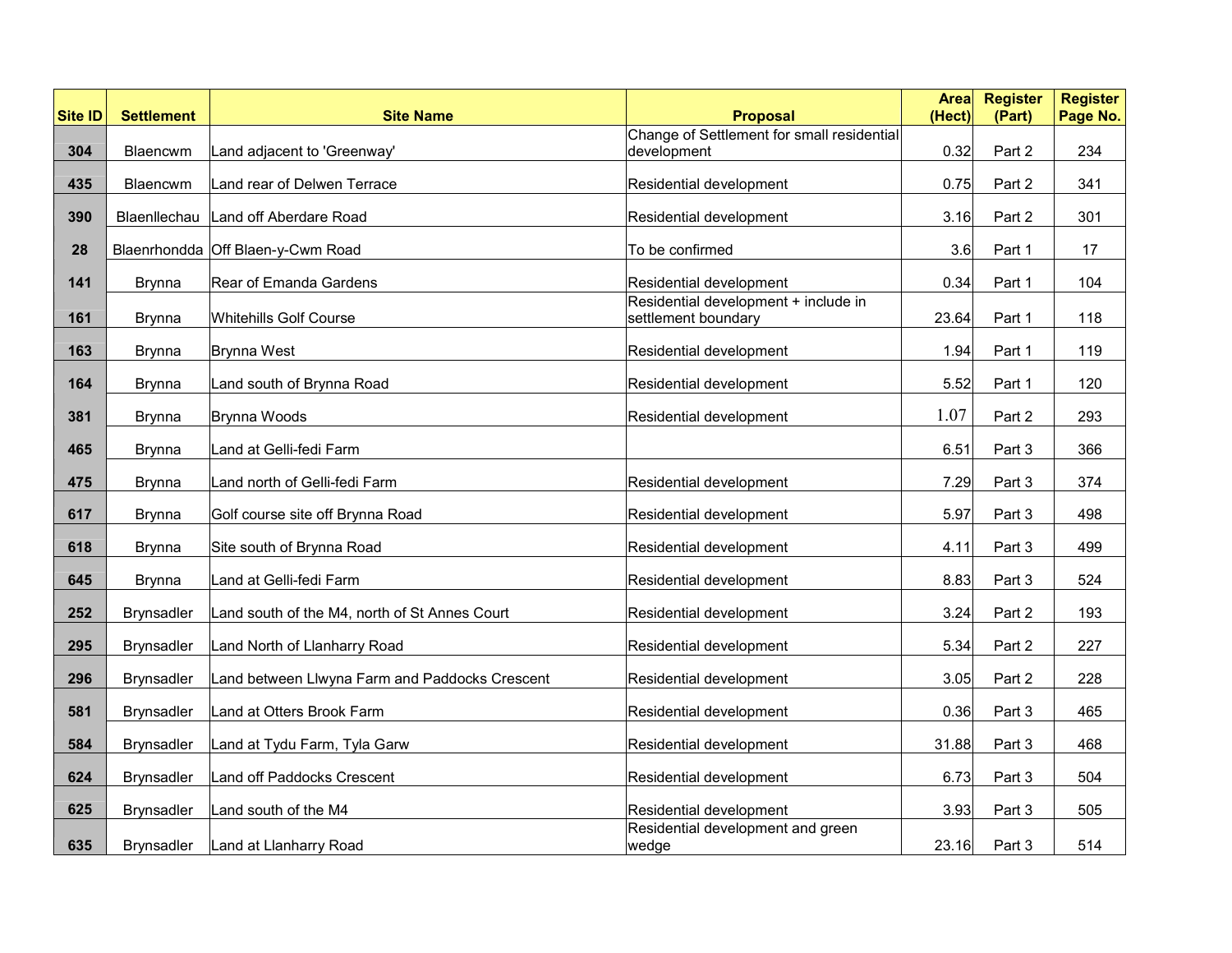| <b>Site ID</b> | <b>Settlement</b>        | <b>Site Name</b>                                                | <b>Proposal</b>                                                      | <b>Area</b><br>(Hect) | <b>Register</b><br>(Part) | <b>Register</b><br>Page No. |
|----------------|--------------------------|-----------------------------------------------------------------|----------------------------------------------------------------------|-----------------------|---------------------------|-----------------------------|
| 106            | Cefn Rhigos   Werfa Farm |                                                                 | Residential development                                              | 13.22                 | Part 1                    | 71                          |
| 107            | Cefn Rhigos   Werfa Farm |                                                                 | Residential development                                              | 0.78                  | Part 1                    | 72                          |
| 108            | Cefn Rhigos   Werfa Farm |                                                                 | Residential development                                              | 0.76                  | Part 1                    | 73                          |
|                |                          |                                                                 |                                                                      |                       |                           |                             |
| 407            | Cefn Rhigos              | Land near junction of Smith's Avenue and Mount Road             | Residential development                                              | 0.45                  | Part 2                    | 317                         |
| 408            |                          | Cefn Rhigos   Land at the rear of Smith's Avenue and Mount Road | Residential development                                              | 0.94                  | Part 2                    | 318                         |
| 409            |                          | Cefn Rhigos   Land at New Inn Public House (New Inn Fields)     |                                                                      | 12.16                 | Part 2                    | 319                         |
| 167            |                          | Church Village Church Village                                   | Residential development                                              | 33.91                 | Part 1                    | 123                         |
| 168            |                          | Church Village East Glamorgan Hospital, EMI Unit                | Residential development                                              | 1.59                  | Part 1                    | 124                         |
| 182            |                          |                                                                 | Residential development                                              | 2.83                  | Part 1                    | 137                         |
|                | Church Village WPD Depot |                                                                 | Business/Retail use A1 or residential                                |                       |                           |                             |
| 324            |                          | Church Village Land at Ystrad Barwig, Heol Creigiau             | homes C2 use                                                         | 0.96                  | Part 2                    | 248                         |
| 367            |                          | Church Village Land North of the Croft, Llantrisant Road        | Residential development                                              | 0.48                  | Part 2                    | 283                         |
| 556            |                          | Church Village The link site west of East Glamorgan Hospital    | Residential development                                              | 4.63                  | Part 3                    | 446                         |
| 561            | Church Village (site 1)  | Land at Ty Nant/ Church Village being part of Dehewydd Farm     | Residential development                                              | 1.8                   | Part 3                    | 449                         |
|                |                          | Land at Ty Nant/Church Village being part of Dehewydd Farm      |                                                                      |                       |                           |                             |
| 562            | Church Village (site 2)  | Land at Ty Nant/ Church Village being part of Dehewydd (site    | Residential development                                              | 3.04                  | Part 3                    | 450                         |
| 563            | Church Village 3)        |                                                                 | Residential development                                              | 2.31                  | Part 3                    | 451                         |
| 154            | Cilfynydd                | Brynderwen Road                                                 | Residential development                                              | 0.39                  | Part 1                    | 113                         |
|                |                          |                                                                 | Residential development and public                                   |                       |                           |                             |
| 195            | Cilfynydd                | Land r/o Cilfynydd Road/ Bodwenarth quarries                    | facilities - through-road to alleviate traffic<br>and public open sp | 9.21                  | Part 1                    | 148                         |
| 212            | Cilfynydd                | Steep grassy hillside, Albion Tips land reclamation             | Residential development                                              | 0.91                  | Part 1                    | 161                         |
| 240            | Cilfynydd                | Land off Heol Cronfa                                            | Residential development                                              | 0.36                  | Part 1                    | 183                         |
| 244            | Cilfynydd                | Egans Field, opposite Llanfabon Court                           | Residential development                                              | 0.81                  | Part 1                    | 185                         |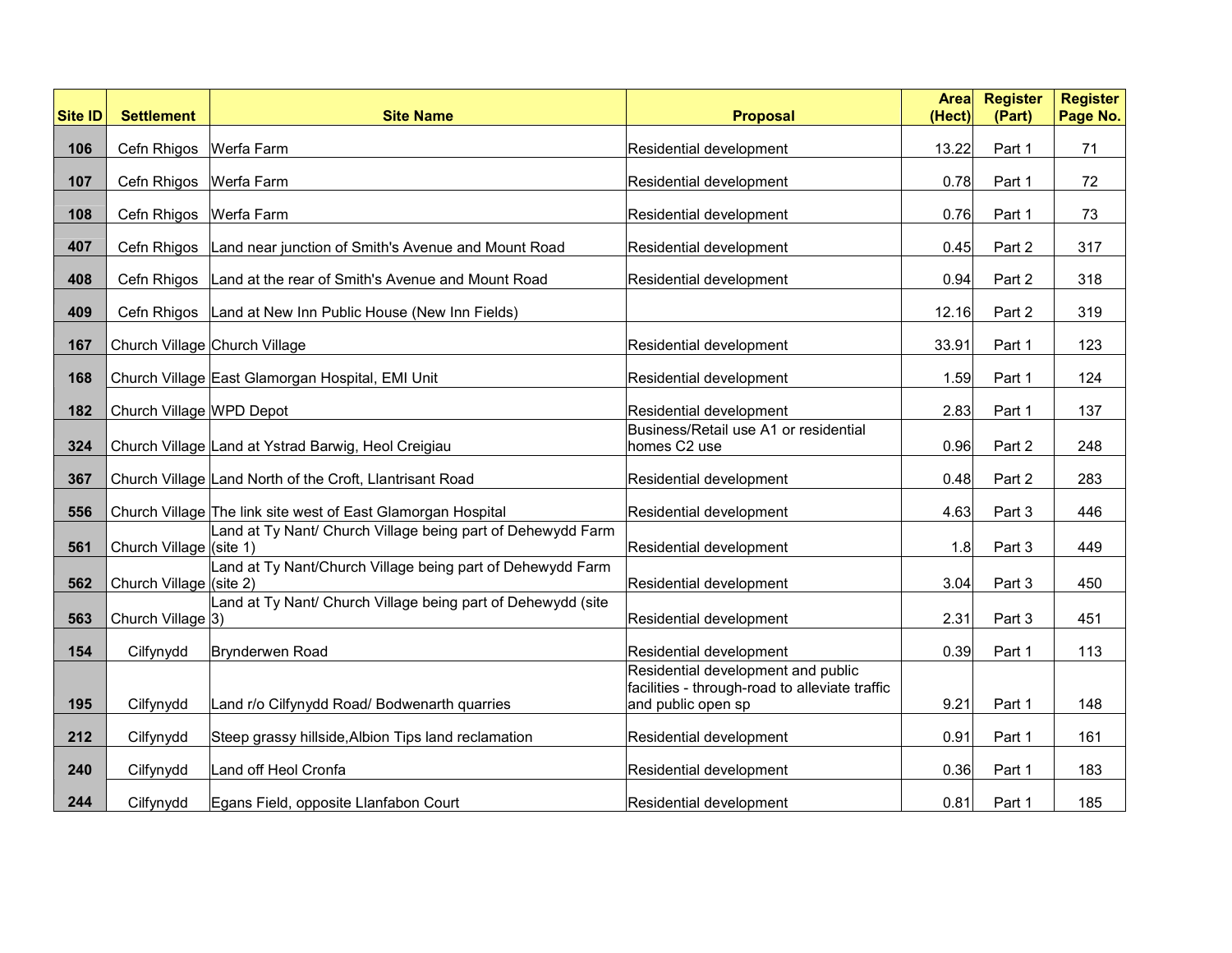| <b>Site ID</b> | <b>Settlement</b> | <b>Site Name</b>                                                                 | <b>Proposal</b>                                  | <b>Area</b><br>(Hect) | <b>Register</b><br>(Part) | <b>Register</b><br>Page No. |
|----------------|-------------------|----------------------------------------------------------------------------------|--------------------------------------------------|-----------------------|---------------------------|-----------------------------|
| 455            | Cilfynydd         | North of Albion Industrial Estate                                                |                                                  | 0.38                  | Part 3                    | 357                         |
| 90             |                   | Clydach Vale Land south of Court Street                                          | Residential development                          | 0.44                  | Part 1                    | 60                          |
| 91             |                   | Clydach Vale Land south of Railway Terrace                                       | Residential development                          | 0.82                  | Part 1                    | 61                          |
| 94             |                   | Clydach Vale Site to south of Cwmclydach Junior School                           | Residential development                          | 0.7                   | Part 1                    | 64                          |
| 99             |                   | Clydach Vale Land at the end of Howard Street                                    | Residential development                          | 4.08                  | Part 1                    | 66                          |
| 200            |                   | Clydach Vale Land at Park Street                                                 | Residential development                          | 0.41                  | Part 1                    | 152                         |
| 202            |                   | Clydach Vale Land and allotments, Park Street                                    | Residential development                          | 0.95                  | Part 1                    | 153                         |
| 395            |                   | Clydach vale Land Fronting Pleasant Terrace                                      | Residential development                          | 0.73                  | Part 2                    | 305                         |
| 396            |                   | Clydach Vale Land fronting Morton Terrace                                        | Residential development                          | 0.73                  | Part 2                    | 306                         |
| 156            | Coedely           | Vans Direct yard and land to NW and SW, Ely Valley Road &<br><b>Elwyn Street</b> | Residential development, including<br>affordable | 1.65                  | Part 1                    | 114                         |
| 329            | Coedely           | Land NW of Vans Direct yard, Elwyn Street                                        | Residential development                          | 0.75                  | Part 2                    | 253                         |
| 401            | Coedely           | Land north of Pantglas Farm                                                      | Residential development                          | 5.4                   | Part 2                    | 311                         |
| 452            | Coedely           | Coed Ely                                                                         | Employment                                       | 19.98                 | Part 3                    | 355                         |
| 619            | Coedely           | Vans Direct HQ, yard and land to north west, Ely Valley Road<br>and Elwyn Street | Residential development                          | 1.53                  | Part 3                    | 500                         |
| 644            | Cross Inn         | Land north of Cross Inn Road                                                     | Residential development                          | 1.73                  | Part 3                    | 523                         |
| 469            | Cwmaman           | Remainder of Fforchneol Parc                                                     | Residential development                          | 3.42                  | Part 3                    | 368                         |
| 502            | Cwmaman           | Land at the Cottage, Llanwonno Road                                              | Residential development                          | 0.47                  | Part 3                    | 397                         |
| 176            | Cwmbach           | Dyffryn Row                                                                      | Residential/commercial development               | 0.79                  | Part 1                    | 131                         |
| 269            | Cwmbach           | Land adjacent to Canal Road                                                      | Residential development                          | 3.28                  | Part 2                    | 206                         |
| 279            | Cwmbach           | Land bordered by Cefnpennar Road and Phillip Row                                 | Residential development                          | 1.35                  | Part 2                    | 215                         |
| 413            | Cwmbach           | <b>Tirfounder Fields</b>                                                         | Residential development                          | 8.45                  | Part 2                    | 323                         |
| 468            | Cwmbach           | Remainder of Ynyscynon Farm                                                      | Residential development                          | 3.84                  | Part 3                    | 367                         |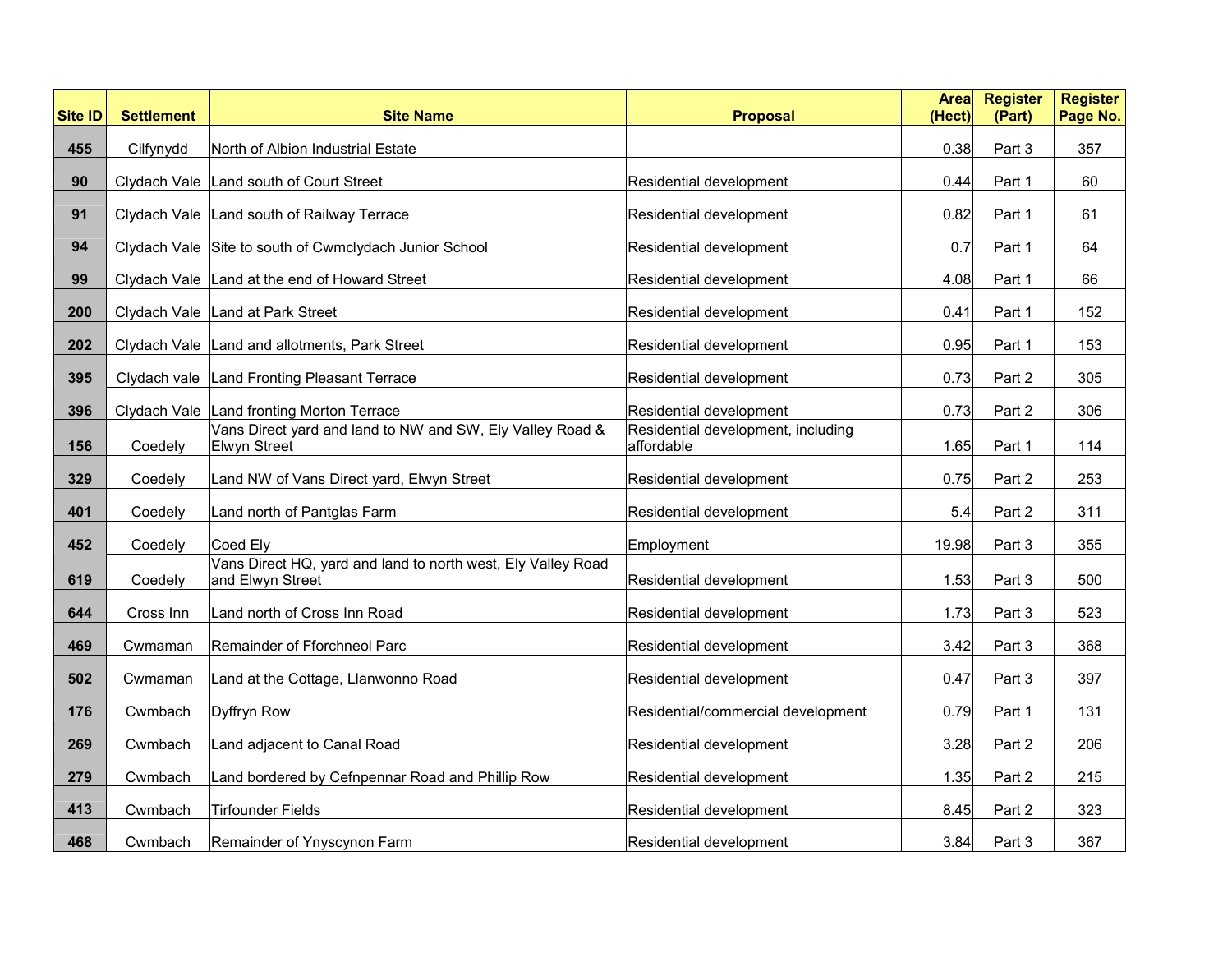| <b>Site ID</b> | <b>Settlement</b> | <b>Site Name</b>                                 | <b>Proposal</b>                                    | <b>Area</b><br>(Hect) | <b>Register</b><br>(Part) | <b>Register</b><br>Page No. |
|----------------|-------------------|--------------------------------------------------|----------------------------------------------------|-----------------------|---------------------------|-----------------------------|
| 620            | Cwmbach           | Land at Dyffryn Row                              | Residential development                            | 0.91                  | Part 3                    | 501                         |
| 632            | Cwmbach           | Land adjoining Dyffryn Road                      | Residential development                            | 20.02                 | Part 3                    | 511                         |
| 192            | Cwmdare           | Land to the rear of Queen Street                 | General development/Housing                        | 3.02                  | Part 1                    | 146                         |
| 339            | Cwmdare           | Former Windber Colliery, Bwllfadare Terrace      | Residential/Commercial                             | 0.62                  | Part 2                    | 261                         |
| 524            | Cwmdare           | Land at the end of King Street                   | Residential development                            | 0.92                  | Part 3                    | 416                         |
| 54             | Cwmparc           | Site off Woodland Terrace                        | To be confirmed                                    | 0.67                  | Part 1                    | 37                          |
| 302            | Cwmparc           | Land at Ger Y Coed, Vicarage Road                | Residential development                            | 0.33                  | Part 2                    | 232                         |
| 281            | Cymmer            | Land rear of Wyndham Street/ Kimberley Way       | Residential development                            | 0.84                  | Part 2                    | 216                         |
| 317            | Cymmer            | Land east of Aubrey Road                         | Residential development                            | 0.43                  | Part 2                    | 243                         |
| 348            | Cymmer            | Land at Catherine Crescent                       | Residential development                            | 0.55                  | Part 2                    | 266                         |
| 436            | Cymmer            | Land to the rear of Rickards Arms, Trebanog Road | Residential development                            | 0.99                  | Part 2                    | 342                         |
| 587            | Cymmer            | Land adjoining Bedw Farm Estate and Maes Bedw    | Residential development                            | 2.97                  | Part 3                    | 471                         |
| 439            | Dinas             | Former Mid Glamorgan Depot                       | Residential development                            | 0.59                  | Part 2                    | 344                         |
| 541            |                   | Edmondstown Land opposite Heol Glannant          | Change of settlement boundary                      | 0.67                  | Part 3                    | 432                         |
| 616            |                   | Edmondstown Land off Edmonstown Road             | Residential development                            | 0.3                   | Part 3                    | 497                         |
| 112            | Efail Isaf        | Rear of 31 Heol-y-Parc                           | Residential development                            | 2.36                  | Part 1                    | 77                          |
| 147            | Efail Isaf        | Heol-y-Parc North                                | Residential development                            | 1.1                   | Part 1                    | 106                         |
| 175            | Efail Isaf        | Heol Y Parc                                      | Residential development - covers sites 9<br>and 37 | 4.6                   | Part 1                    | 130                         |
| 188            | Efail Isaf        | Land to the rear of Pen Y Waun - small site      | Residential development                            | 0.47                  | Part 1                    | 143                         |
| 189            | Efail Isaf        | Land to the rear of Pen Y Waun - large site      | Residential development                            | 4.28                  | Part 1                    | 144                         |
| 190            | Efail Isaf        | Land fronting Heol Y Parc                        | Residential development                            | 4.12                  | Part 1                    | 145                         |
| 307            | Efail Isaf        | Land at Celyn Farm                               | Residential development                            | 0.32                  | Part 2                    | 236                         |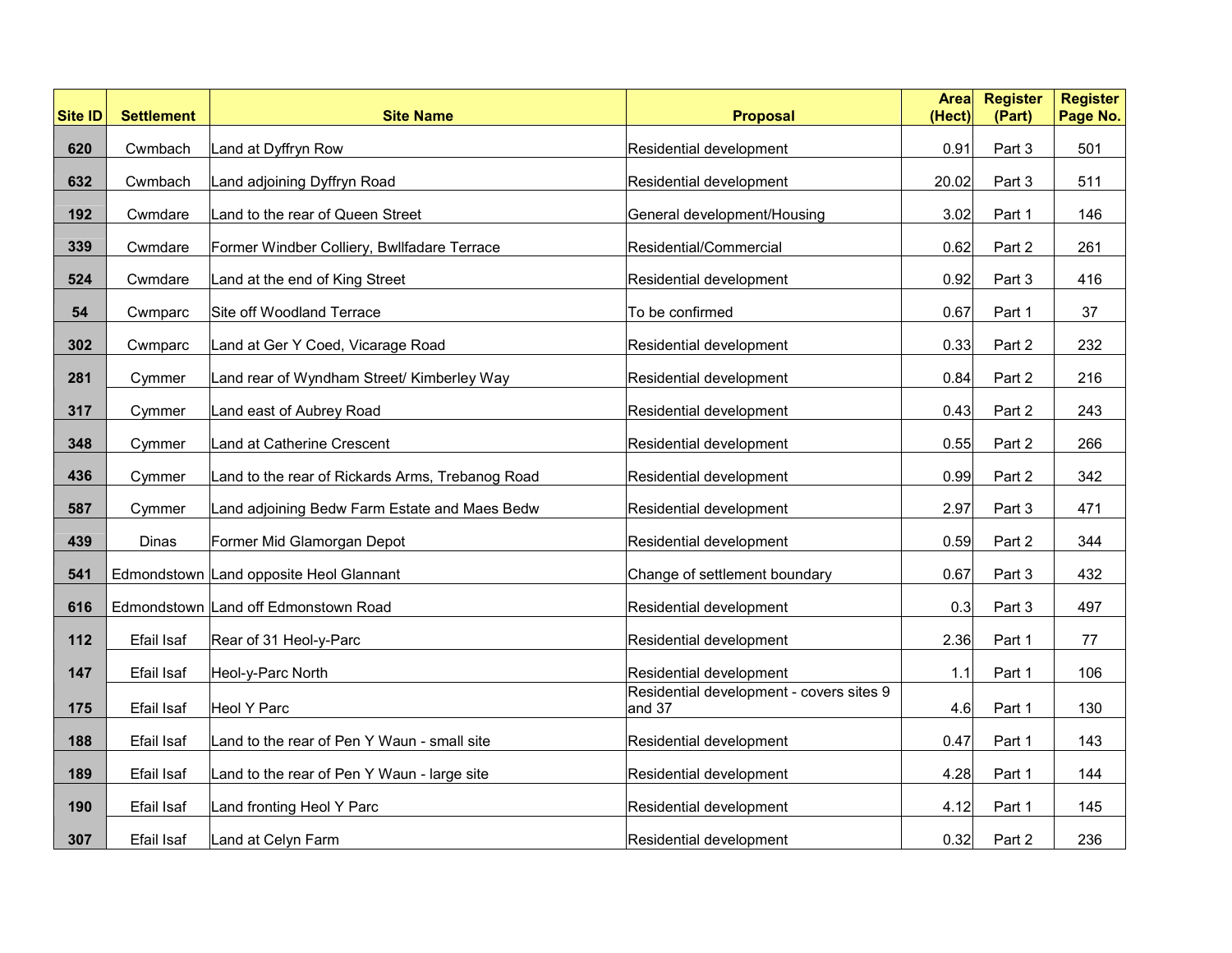| <b>Site ID</b> | <b>Settlement</b> | <b>Site Name</b>                                    | <b>Proposal</b>                                                         | <b>Area</b><br>(Hect) | <b>Register</b><br>(Part) | <b>Register</b><br>Page No. |
|----------------|-------------------|-----------------------------------------------------|-------------------------------------------------------------------------|-----------------------|---------------------------|-----------------------------|
|                |                   |                                                     | Residential development with a proposed                                 |                       |                           |                             |
| 334            | Efail Isaf        | Land south of Heol Iscoed                           | doctors surgery and pharmacy                                            | 6.79                  | Part 2                    | 256                         |
| 340            | Efail Isaf        | Land adjacent to Waun Hir                           | Residential development                                                 | 2.78                  | Part 2                    | 262                         |
| 603            | Efail Isaf        | Site adjacent to Heol Dowlais                       | Residential development                                                 | 4.31                  | Part 3                    | 487                         |
| 604            | Efail Isaf        | Land adjacent to the Willows and Heol Dowlais       | Residential development                                                 | 1.38                  | Part 3                    | 488                         |
| 605            | Efail Isaf        | Land south of Heol Dowlais                          | Residential development                                                 | 8.38                  | Part 3                    | 489                         |
| 606            | Efail Isaf        | Land adjacent to Meadow View, north of Heol Dowlais | Residential development                                                 | 0.44                  | Part 3                    | 490                         |
| 648            | Efail Isaf        | Land at Heol y Creigiau south of Llantwit Fardre    | Residential, garden centre, bio diversity<br>visitor/educational centre | 9.27                  | Part 3                    | 527                         |
| 653            | Efail Isaf        | Land at Garth Farm                                  | <b>Residential Development</b>                                          | 7.47                  | Part 3                    | 532                         |
|                |                   |                                                     |                                                                         |                       |                           |                             |
| 10             | Ferndale          | <b>Station Road</b>                                 | Residential development                                                 | 0.36                  | Part 1                    | 8                           |
| 11             | Ferndale          | Station Road, east of the river bridge              | To be confirmed                                                         | 0.63                  | Part 1                    | 9                           |
| 12             | Ferndale          | <b>Playing Fields</b>                               | Residential development                                                 | 3.71                  | Part 1                    | 10                          |
| 621            | Ferndale          | Site of former Chubb factory                        | Residential development                                                 | 3.95                  | Part 3                    | 502                         |
| 333            | Gadlys            | Land at Graig View, Maelgwyn Terrace                | Residential development                                                 | 0.92                  | Part 2                    | 255                         |
| 508            | Gadlys            | Land adjoining Sunny View, Maelgwyn Terrace         | Residential development                                                 | 0.77                  | Part 3                    | 401                         |
| 72             | Gelli             | Gelli Road, Gelli Industrial Estate                 | To be confirmed                                                         | 0.92                  | Part 1                    | 50                          |
| 544            | Gelli             | Site A Rear of Kennard Street                       | Residential development                                                 | 2.04                  | Part 3                    | 435                         |
| 545            | Gelli             | Site B rear of Kennard Street                       | Residential development                                                 | 0.83                  | Part 3                    | 436                         |
| 546            | Gelli             | Site C rear of Kennard Street                       | Residential development                                                 | 0.91                  | Part 3                    | 437                         |
| 547            | Gelli             | Site D rear of Kennard Street                       | Residential development                                                 | 0.98                  | Part 3                    | 438                         |
| 585            | Gelli             | Former allotment site at Mynydd Gelli               | Residential development                                                 | 2.27                  | Part 3                    | 469                         |
| 586            | Gelli             | Land at Bwllfa farm                                 | Residential development                                                 | 2.7                   | Part 3                    | 470                         |
| 131            |                   | Gilfach Goch   Land rear of High Street             | Residential development                                                 | 1.15                  | Part 1                    | 95                          |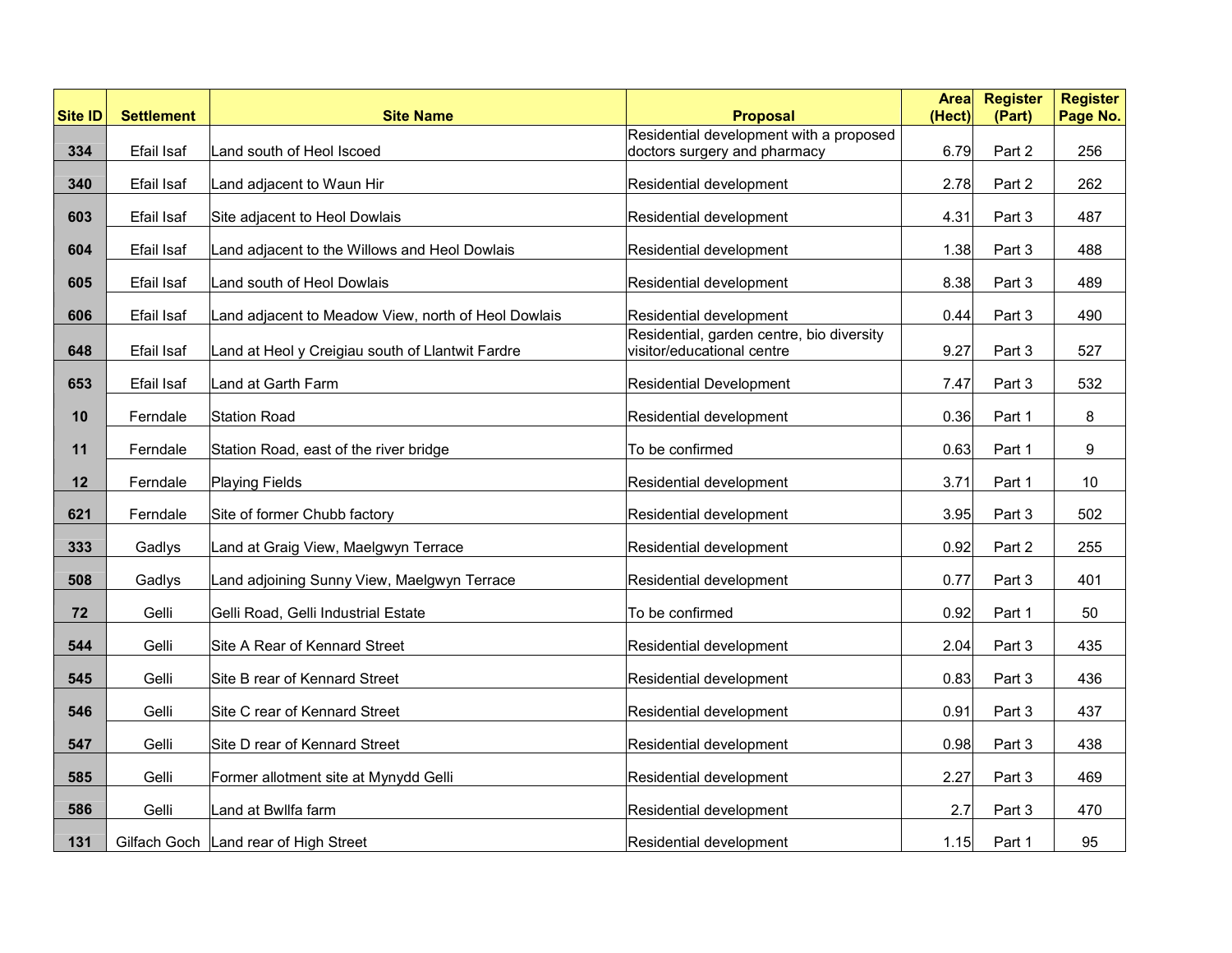| <b>Site ID</b> | <b>Settlement</b> | <b>Site Name</b>                                            | <b>Proposal</b>                                    | <b>Area</b><br>(Hect) | <b>Register</b><br>(Part) | <b>Register</b><br>Page No. |
|----------------|-------------------|-------------------------------------------------------------|----------------------------------------------------|-----------------------|---------------------------|-----------------------------|
| 149            |                   | Gilfach Goch Cresta Garage                                  | Residential development                            | 1.3 <sub>l</sub>      | Part 1                    | 108                         |
| 247            |                   | Gilfach Goch Land adjoining Swn yr Afon, High Street        | Primary Care Heath Centre development              | 1.13                  | Part 1                    | 188                         |
| 250            |                   | Gilfach Goch   Land adjacent to Ffordd Llanbad/ Lewis Close | Residential development                            | 0.45                  | Part 1                    | 191                         |
| 264            |                   | Gilfach Goch   Land at Hendreforgan Farm                    | Residential development                            | 11.89                 | Part 2                    | 201                         |
| 289            |                   | Gilfach Goch Land rear of Cambrian Avenue                   | Residential development                            | 1.97                  | Part 2                    | 223                         |
| 360            |                   | Gilfach Goch Land south of Swn yr Afon                      | Primary Healthcare                                 | 0.39                  | Part 2                    | 277                         |
| 374            |                   | Gilfach Goch Land rear of Cambrian Avenue                   | Residential development                            | 0.61                  | Part 2                    | 289                         |
| 425            |                   | Gilfach Goch East of Heathlands                             |                                                    | 2.99                  | Part 2                    | 334                         |
| 426            |                   | Gilfach Goch   Rear of High Street                          |                                                    | 1.87                  | Part 2                    | 335                         |
| 529            |                   | Gilfach Goch Land at Ty Bryn y Waun                         | Residential - onsuitable parts of the site         | 4.26                  | Part 3                    | 420                         |
| 534            |                   | Gilfach Goch   Land north of Gilfach Road                   | Residential development                            | 4.8                   | Part 3                    | 425                         |
| 600            |                   | Gilfach Goch   Land to the south of High Street             | Residential development                            | 0.64                  | Part 3                    | 484                         |
| 628            | Gilfach Goch      | Land at Meadow cottage and Ffordd Llanbad                   | Residential development                            | 0.57                  | Part 3                    | 508                         |
| 629            |                   | Gilfach Goch Land to the rear of Fford Llanbad              | Residential development                            | 2.08                  | Part 3                    | 509                         |
| 245            | Glyncoch          | Land adjoining Graig-yr-Hesg Infants School, Ynysybwl Road  | Residential development                            | 1.06                  | Part 1                    | 186                         |
| 411            | Glyncoch          | Land adjacent to Graig-yr-hesg Quarry                       | Quarry extension                                   | 9.1                   | Part 2                    | 321                         |
| 429            | Glyncoch          | Cefn Lane                                                   |                                                    | 3.53                  | Part 2                    | 337                         |
| 228            | Godreaman         | Former Aberaman Colliery Reclamation Site                   | Residential development                            | 0.58                  | Part 1                    | 176                         |
| 323            | Godreaman         | Land at 43-60 Incline Row                                   | Residential development                            | 0.55                  | Part 2                    | 247                         |
| 406            | Godreaman         | Land at Fforchneol Row                                      | Residential development                            | 3.32                  | Part 2                    | 316                         |
| 512            | Godreaman         | Land to the end of Godreaman Street                         | Residential development                            | 1.31                  | Part 3                    | 404                         |
| 343            | Groesfaen         | Land rear of Llwynpennau Cottages                           | Residential Development - replacing bid<br>site 47 | 3.29                  | Part 2                    | 264                         |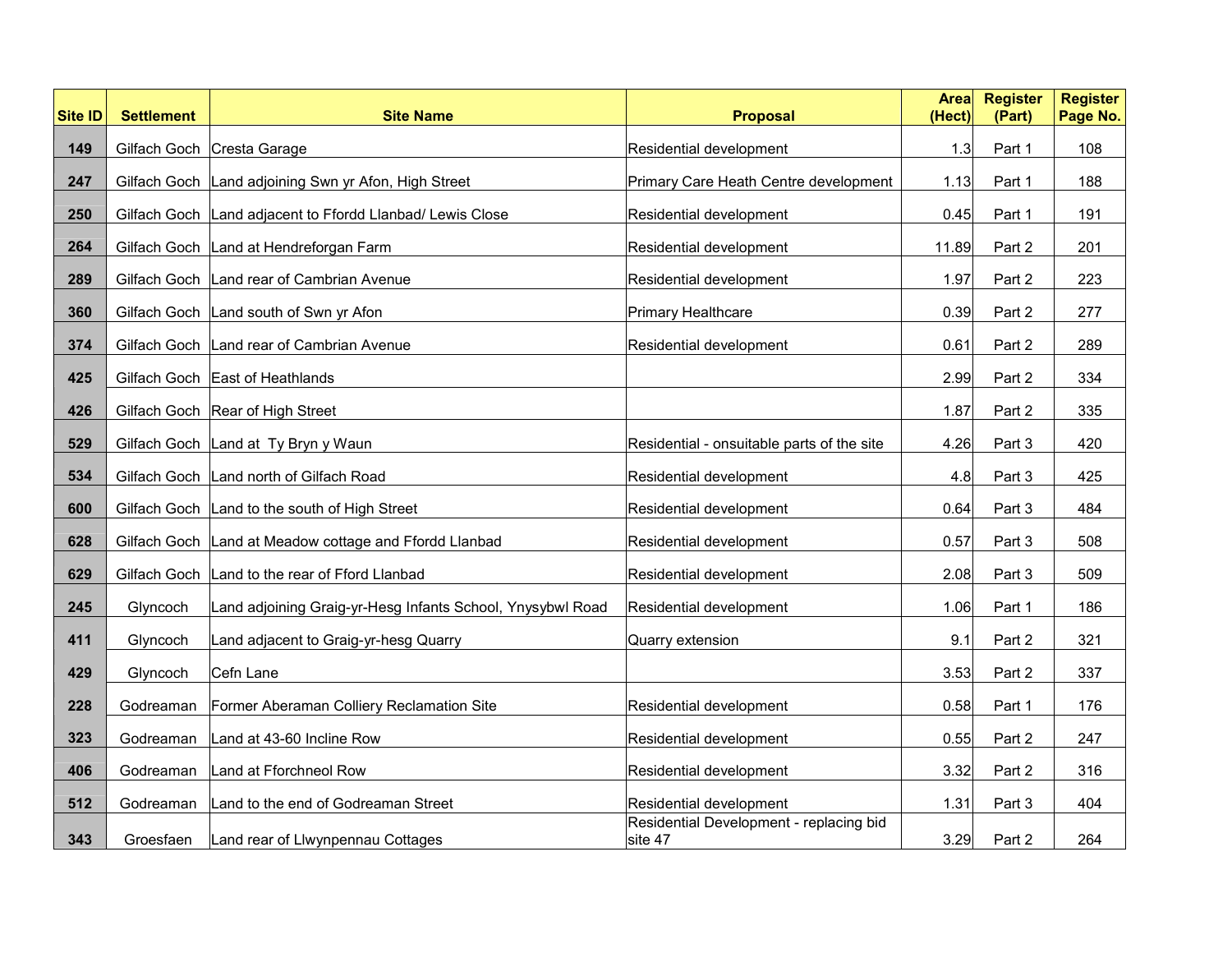| <b>Site ID</b> | <b>Settlement</b> | <b>Site Name</b>                                   | <b>Proposal</b>                                       | <b>Area</b><br>(Hect) | <b>Register</b><br>(Part) | <b>Register</b><br>Page No. |
|----------------|-------------------|----------------------------------------------------|-------------------------------------------------------|-----------------------|---------------------------|-----------------------------|
| 376            | Groesfaen         | Land at Brofiscin Farm                             |                                                       | 7.52                  | Part 2                    | 291                         |
| 572            | Groesfaen         | Site adjacent to Gadairwen House                   | Residential development / light industry              | 6.2                   | Part 3                    | 459                         |
| 129            | Hirwaun           | Tramway                                            | Residential development                               | 0.79                  | Part 1                    | 93                          |
| 151            | Hirwaun           | Rhigos Road                                        | Residential development / Individual<br>design houses | 2.5                   | Part 1                    | 110                         |
| 198            | Hirwaun           | Hirwaun Ironworks                                  | Residential development                               | 0.3                   | Part 1                    | 151                         |
| 225            | Hirwaun           | The Towers                                         | Residential development                               | 0.77                  | Part 1                    | 173                         |
| 251            | Hirwaun           | Land rear of Brynffynon                            | Residential development                               | 0.46                  | Part 2                    | 192                         |
| 336            | Hirwaun           | Site 2 - Land South of Waungron / Roundabout       | Residential/Employment/Retail<br>development          | 11.47                 | Part 2                    | 258                         |
| 363            | Hirwaun           | Land of Langland Close                             | Primary Healthcare                                    | 1.43                  | Part 2                    | 279                         |
| 397            | Hirwaun           | Land rear of Bute Terrace                          | Residential development                               | 1.79                  | Part 2                    | 307                         |
| 414            | Hirwaun           | Rear of Bute Terrace (LP allocation)               | Residential development                               | 1.58                  | Part 2                    | 324                         |
| 415            | Hirwaun           | North of High Street                               | Residential development                               | 1.11                  | Part 2                    | 325                         |
| 417            | Hirwaun           | Land south of Rhigos Road                          | Residential development                               | 0.57                  | Part 2                    | 327                         |
| 445            | Hirwaun           | Land rear of Halt Road, Hirwaun Industrial Estate  | Residential development                               | 0.8                   | Part 2                    | 348                         |
| 446            | Hirwaun           | North of Fifth Avenue Hirwaun Industrial Estate    | Residential development                               | 4.17                  | Part 2                    | 349                         |
| 470            | Hirwaun           | Remainder of Cae Brynhyfryd                        | Residential development                               | 1.03                  | Part 3                    | 369                         |
| 473            | Hirwaun           | Hirwaun Ironworks, North Site                      | Residential development                               | 2.55                  | Part 3                    | 372                         |
| 486            | Hirwaun           | Land South of Waungron Roundabout (Tower Colliery) |                                                       | 84.2                  | Part 3                    | 383                         |
| 487            | Hirwaun           | Land south of A465 (Tower Colliery)                |                                                       | 27.56                 | Part 3                    | 384                         |
| 488            | Hirwaun           | Land adjacent to Treherbert Road (Tower Colliery)  |                                                       | 41.76                 | Part 3                    | 385                         |
| 489            | Hirwaun           | Tower Colliery Pit Head Site                       |                                                       | 16.42                 | Part 3                    | 386                         |
| 493            | Hirwaun           | Land west of Mount Pleasant Inn                    | <b>Eco Park</b>                                       | 22.24                 | Part 3                    | 388                         |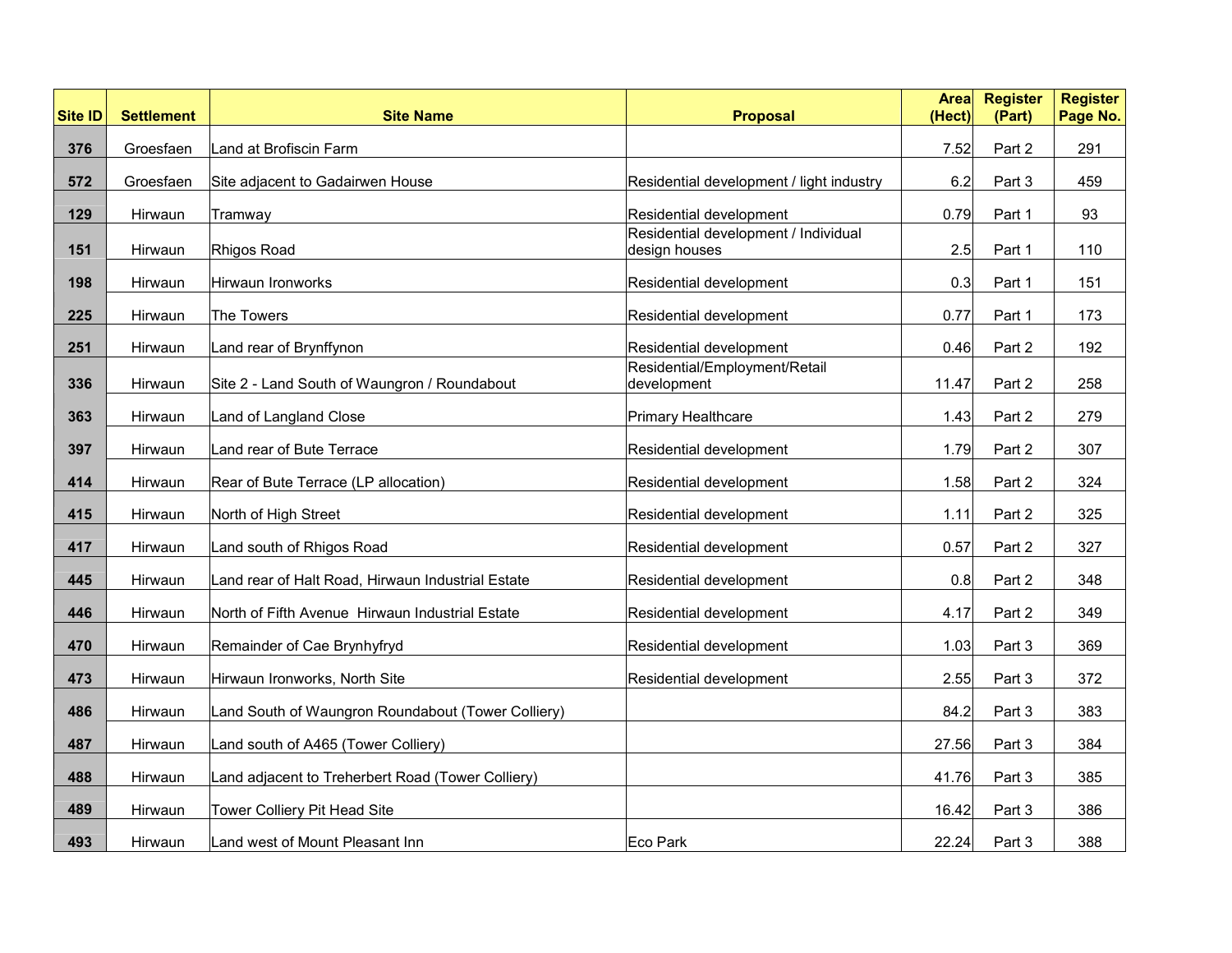| <b>Site ID</b> | <b>Settlement</b> | <b>Site Name</b>                                             | <b>Proposal</b>                                                                                    | <b>Area</b><br>(Hect) | <b>Register</b><br>(Part) | <b>Register</b><br>Page No. |
|----------------|-------------------|--------------------------------------------------------------|----------------------------------------------------------------------------------------------------|-----------------------|---------------------------|-----------------------------|
| 494            | Hirwaun           | Land between A465 and Treherbert Road                        | Eco Park                                                                                           | 10.87                 | Part 3                    | 389                         |
| 505            | Hirwaun           | Land adjacent to Rhigos Road                                 |                                                                                                    | 2.48                  | Part 3                    | 399                         |
| 513            | Hirwaun           | Land rear of Halt road                                       | Residential development                                                                            | 1.01                  | Part 3                    | 405                         |
| 519            | Hirwaun           | Land adjoining Nantllechau Farm, Halt Road                   | Residential development                                                                            | 1.23                  | Part 3                    | 411                         |
| 571            | Hirwaun           | Ferarri's bakery Bryngelli Industrial Estate                 |                                                                                                    | 2.1                   | Part 3                    | 458                         |
| 113            | Llanharan         | Llanilid OCS                                                 | Residential devevelopment, open space,<br>neighbourhood centre, primary school &<br>infrastructure | 112.16                | Part 1                    | 78                          |
| 114            | Llanharan         | Rhyd Lethin                                                  | Residential development                                                                            | 0.36                  | Part 1                    | 79                          |
| 140            | Llanharan         | Gwyn Humphrey International factory                          | Residential development                                                                            | 1.42                  | Part 1                    | 103                         |
| 170            | Llanharan         | North of Harold Street                                       | Residential development                                                                            | 1.43                  | Part 1                    | 125                         |
| 172            | Llanharan         | Llanharan RFC                                                | Residential development                                                                            | 0.74                  | Part 1                    | 127                         |
| 239            | Llanharan         | Land rear of 15-22 Pendre Crescent                           | Residential development                                                                            | 0.37                  | Part 1                    | 182                         |
| 246            | Llanharan         | Land off Llanharry Road, south of Bryn Derwen                | Residential development                                                                            | 15.58                 | Part 1                    | 187                         |
| 271            | Llanharan         | Garth Uchaf Farm                                             | Industrial/residential development                                                                 | 5.03                  | Part 2                    | 208                         |
| 305            | Llanharan         | Land Adjacent to Llanharan Service Station, Llantrisant Road | Change of Settlement Boundary for small<br>residential development                                 | 0.82                  | Part 2                    | 235                         |
| 309            | Llanharan         | Land at Dolau, east of Primary School                        | Residential development                                                                            | 3.61                  | Part 2                    | 238                         |
| 351            | Llanharan         | Land south of Heol Cynllan/ at Cynllan Cottage               | Residential/Commercial/Mixed<br>Development                                                        | 33.49                 | Part 2                    | 268                         |
| 398            | Llanharan         | <b>Cricket Field</b>                                         | Residential or Commercial development                                                              | 5.06                  | Part 2                    | 308                         |
| 476            | Llanharan         | Land at Llanilid OCS (Dragon Studio)                         | Mixed Use Development                                                                              | 296.45                | Part 3                    | 375                         |
| 497            | Llanharan         | Proposal at Hendre Wen, Brynna                               | Residential development                                                                            | 5.72                  | Part 3                    | 392                         |
| 637            |                   |                                                              |                                                                                                    |                       |                           |                             |
|                | Llanharan         | Land near Harold Street/adjacent to Llanharan RFC            | Residential development                                                                            | 2.1                   | Part 3                    | 516                         |
| 658            | Llanharan         | Land at Bethlehem View                                       | Residential development                                                                            | 2.07                  | Part 3                    | 537                         |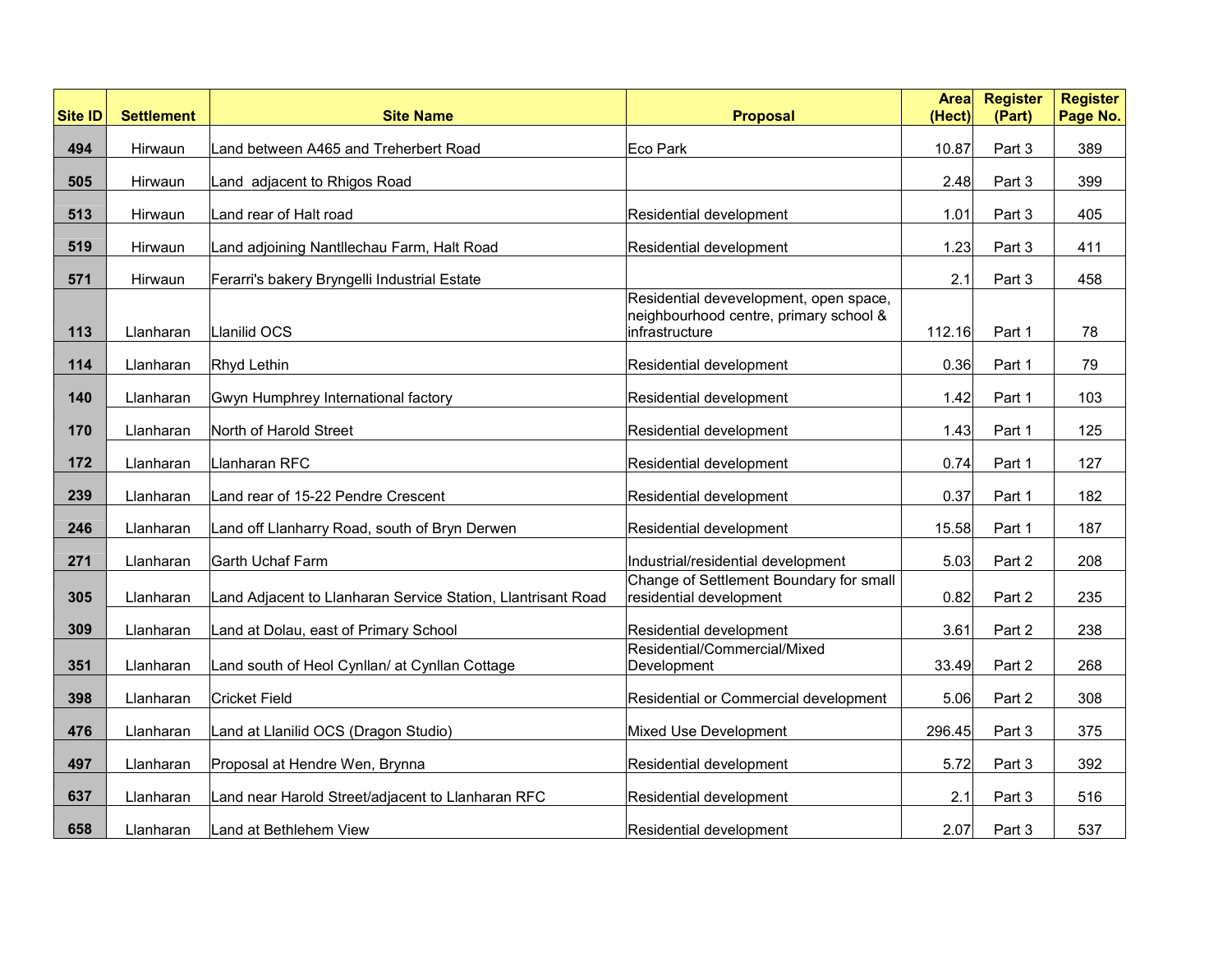| <b>Site ID</b> | <b>Settlement</b> | <b>Site Name</b>                                 | <b>Proposal</b>                                                                           | <b>Area</b><br>(Hect) | <b>Register</b><br>(Part) | <b>Register</b><br>Page No. |
|----------------|-------------------|--------------------------------------------------|-------------------------------------------------------------------------------------------|-----------------------|---------------------------|-----------------------------|
| 115            | Llanharry         | West of Llechau                                  | Residential development                                                                   | 5.39                  | Part 1                    | 80                          |
| 160            | Llanharry         | South of Llanharry Primary School                | Removal of Urban Open Space<br>designation - presumed to allow<br>residential development | 1.41                  | Part 1                    | 117                         |
| 268            | Llanharry         | Elms Farm                                        | Residential development                                                                   | 2.3                   | Part 2                    | 205                         |
| 285            | Llanharry         | Land to the east of The Elms Farm                | Residential development                                                                   | 2.02                  | Part 2                    | 220                         |
| 399            | Llanharry         | The Elms, near Forest Wood Quarry                |                                                                                           | 12.72                 | Part 2                    | 309                         |
| 457            | Llanharry         | Former Iron Ore Mine                             | Employment                                                                                | 8.14                  | Part 3                    | 359                         |
| 555            | Llanharry         | Land to the north of The Patch                   | Residential development                                                                   | 1.82                  | Part 3                    | 445                         |
| 573            | Llanharry         | Land north of Llanharry adjacent to Vine Cottage | Residential development                                                                   | 1.35                  | Part 3                    | 460                         |
| 574            | Llanharry         | Site near Fox Cottages                           | Provision of vehicle access for larger<br>development site                                | 1.22                  | Part 3                    | 461                         |
| 575            | Llanharry         | Site at Torgelli Farm                            |                                                                                           | 3.26                  | Part 3                    | 462                         |
| 591            | Llanharry         | Land at Fforest Road                             | Residential development                                                                   | 3.1                   | Part 3                    | 475                         |
| 116            | Llantrisant       | Mwyndy NW & NE                                   | Residential and employment                                                                | 9.07                  | Part 1                    | 81                          |
| 117            | Llantrisant       | Mwyndy NW & NE                                   | Residential and employment                                                                | 8.34                  | Part 1                    | 82                          |
| 118            | Llantrisant       | Mwyndy Park                                      | Residential development                                                                   | 92.47                 | Part 1                    | 83                          |
| 138            | Llantrisant       | North of Cross Inn Road                          | Residential development with green<br>wedge                                               | 6.59                  | Part 1                    | 102                         |
| 142            | Llantrisant       | South of Llantrisant Business Park               | Employment                                                                                | 6.32                  | Part 1                    | 105                         |
| 150            | Llantrisant       | Marton, Brynteg                                  | Residential development                                                                   | 0.42                  | Part 1                    | 109                         |
| 165            | Llantrisant       | Malthouse Farm                                   | Residential development                                                                   | 3.47                  | Part 1                    | 121                         |
| 177            | Llantrisant       | Land south of Llantrisant Business Park          | Employment                                                                                | 7.4                   | Part 1                    | 132                         |
| 297            | Llantrisant       | Mwyndy Cross                                     | Residential development                                                                   | 9.27                  | Part 2                    | 229                         |
| 320            | Llantrisant       | Site 1 at Dan Caerlan                            | Residential development                                                                   | 0.38                  | Part 2                    | 245                         |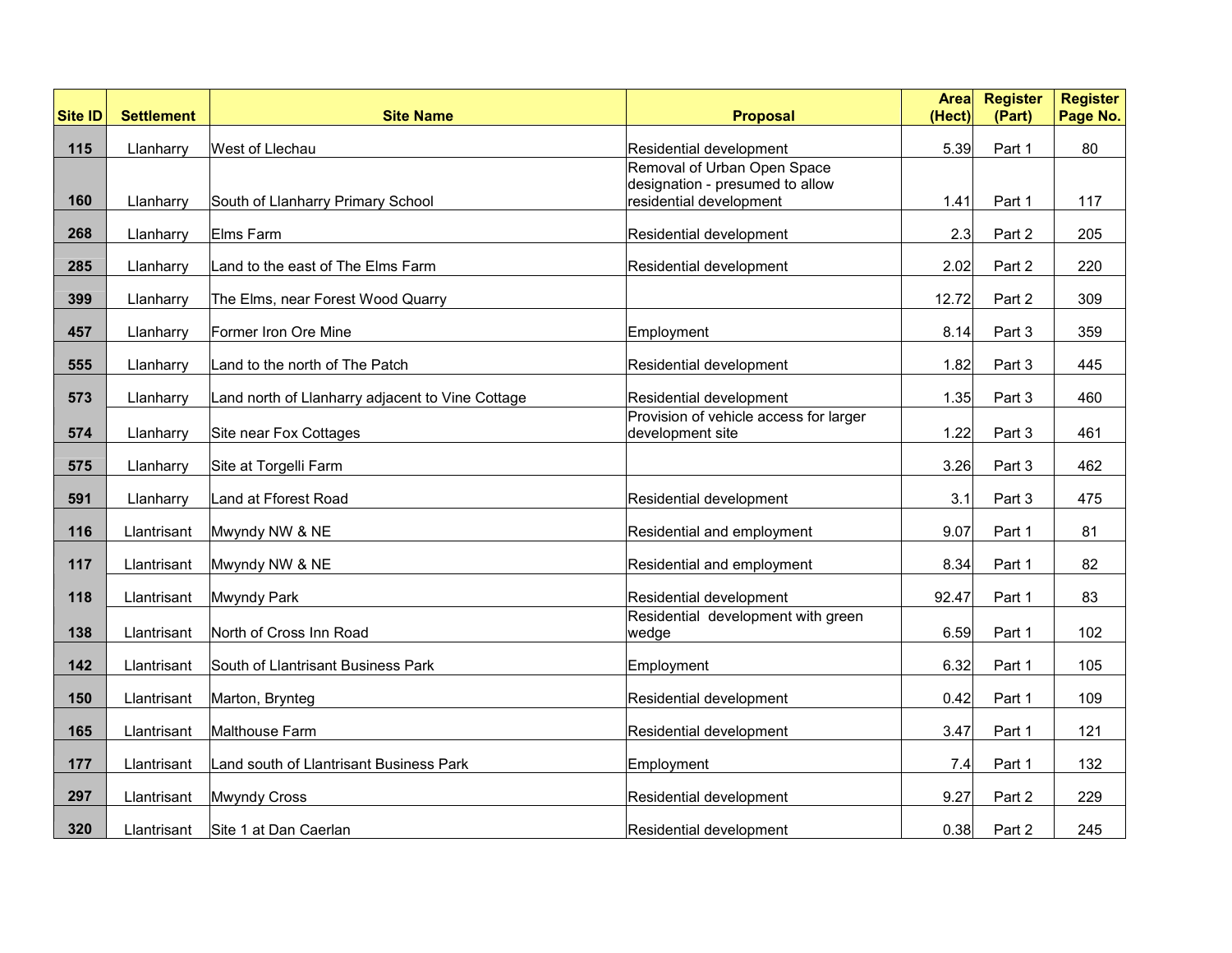| <b>Site ID</b> | <b>Settlement</b> | <b>Site Name</b>                                                                                           | <b>Proposal</b>                          | <b>Area</b><br>(Hect) | <b>Register</b><br>(Part) | <b>Register</b><br>Page No. |
|----------------|-------------------|------------------------------------------------------------------------------------------------------------|------------------------------------------|-----------------------|---------------------------|-----------------------------|
| 321            | Llantrisant       | Site 2 at Dan Caerlan                                                                                      | Residential development                  | 2.27                  | Part 2                    | 246                         |
| 358            | Llantrisant       | Policy H1.22 Taff Ely Local Plan                                                                           | Part of a larger strategic land option   | 1.14                  | Part 2                    | 275                         |
| 498            | Llantrisant       | Land North of Coed yr Esgob                                                                                | Residential development                  | 2.09                  | Part 3                    | 393                         |
| 499            | Llantrisant       | Alternative land adjacent to Malthouse                                                                     | Residential development                  | 2.26                  | Part 3                    | 394                         |
|                |                   |                                                                                                            |                                          |                       |                           |                             |
| 500            | Llantrisant       | Land at Graig y Llan, Opposite Royal Glamorgan Hospital                                                    | Commercial                               | 1.72                  | Part 3                    | 395                         |
| 501            | Llantrisant       | Land to the Rear of The Royal Mint                                                                         | Commercial                               | 5.59                  | Part 3                    | 396                         |
| 538            | Llantrisant       | Land at Mwyndy                                                                                             | <b>Residential and Employment</b>        | 124.95                | Part 3                    | 429                         |
| 543            | Llantrisant       | Land at Dan Caerlan                                                                                        | Residential development                  | 1.7                   | Part 3                    | 434                         |
| 577            | Llantrisant       | Land north of Cross Inn                                                                                    | <b>Residential Home</b>                  | 3.62                  | Part 3                    | 463                         |
| 111            |                   | Llantwit Fardre Land adjacent to Ship Public House, Crown Hill                                             | Residential development                  | 3.05                  | Part 1                    | 76                          |
| 120            |                   | Llantwit Fardre Cadwallader's Yard                                                                         | Residential development                  | 3.32                  | Part 1                    | 85                          |
| 171            |                   | Llantwit Fardre East of Station Road                                                                       | Residential development                  | 28.99                 | Part 1                    | 126                         |
| 184            |                   | Llantwit Fardre Ystrad Barwig Isaf                                                                         | Residential development                  | 20.44                 | Part 1                    | 139                         |
| 308            |                   | Llantwit Fardre Land at Heol Creigiau                                                                      | Residential development (part of site 8) | 1.28                  | Part 2                    | 237                         |
| 311            |                   | Llantwit Fardre Ty Nant/Gwaun Miskin                                                                       | Mixed use development                    | 15.04                 | Part 2                    | 239                         |
| 365            |                   | Llantwit Fardre Land off Station Road                                                                      | Residential development                  | 4.08                  | Part 2                    | 281                         |
| 377            |                   | Llantwit Fardre Ystrad Barwig Isaf                                                                         | Residential                              | 34.51                 | Part 2                    | 292                         |
| 193            | Llwydcoed         | Land at Tir Y Coed                                                                                         | Residential development                  | 0.52                  | Part 1                    | 147                         |
| 248            | Llwydcoed         | Land rear of Shortwood                                                                                     | Residential development                  | 0.87                  | Part 1                    | 189                         |
| 277            | Llwydcoed         | Land adjacent to Llwydcoed Football Ground, off Merthyr Road. development                                  | Revised settlement limit to allow        | 2.49                  | Part 2                    | 213                         |
|                |                   |                                                                                                            |                                          |                       |                           |                             |
| 278            | Llwydcoed         | Land north of/adjacent to football field, off merthyr road - site $2 \quad \text{Residential development}$ |                                          | 1.27                  | Part 2                    | 214                         |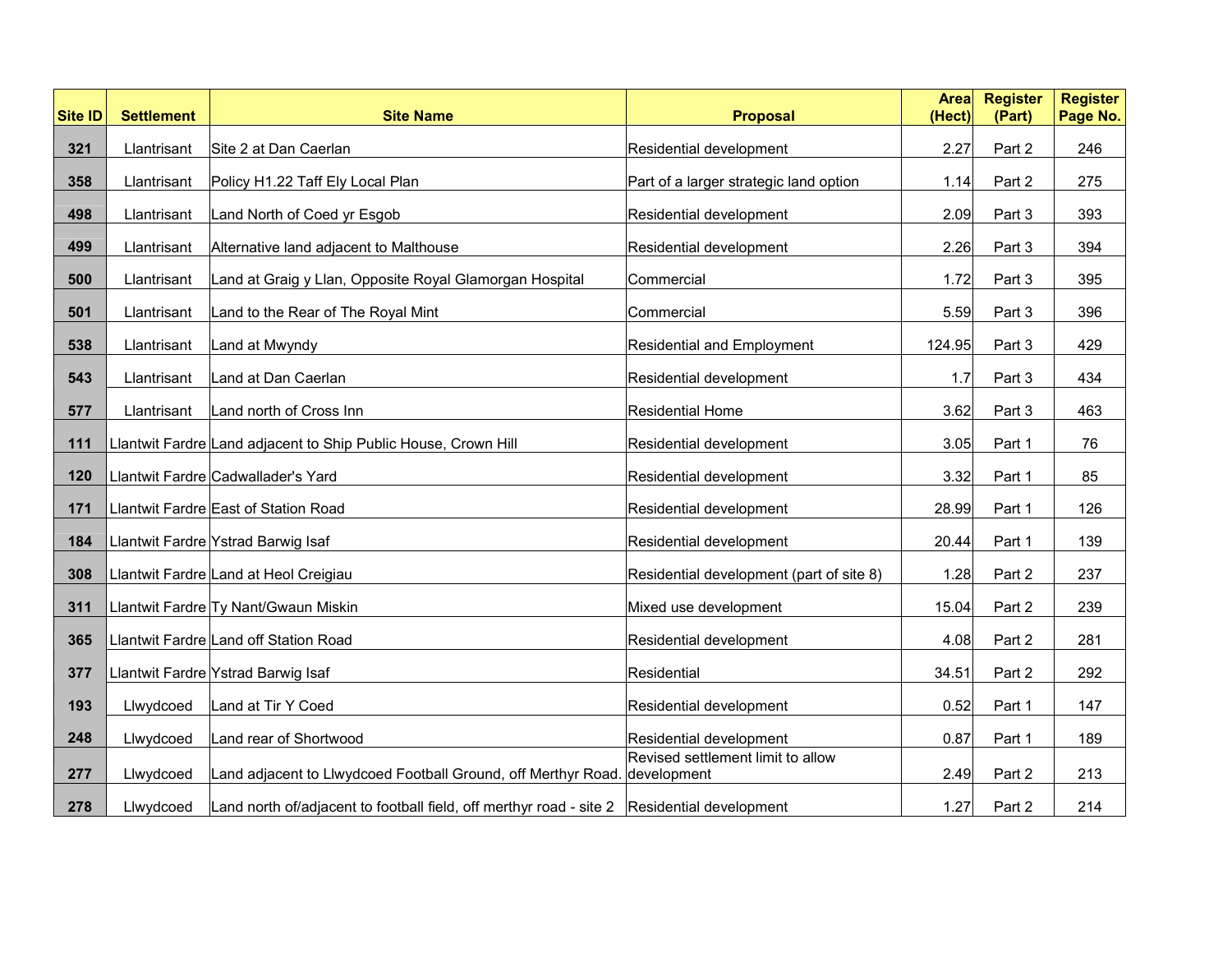| <b>Site ID</b> | <b>Settlement</b> | <b>Site Name</b>                              | <b>Proposal</b>                         | <b>Area</b><br>(Hect) | <b>Register</b><br>(Part) | <b>Register</b><br>Page No. |
|----------------|-------------------|-----------------------------------------------|-----------------------------------------|-----------------------|---------------------------|-----------------------------|
| 368            | Llwydcoed         | Site adjacent to Croesdy Farm, Llwydcoed Road | Residential development                 | 3.46                  | Part 2                    | 284                         |
| 369            | Llwydcoed         | Land rear of Shop Houses, Llwydcoed Road      | Residential development                 | 1.16                  | Part 2                    | 285                         |
| 387            | Llwydcoed         | Land north of Tre-Ifor                        |                                         | 12.46                 | Part 2                    | 299                         |
| 416            | Llwydcoed         | Land south of Llwydcoed Road                  | Residential development                 | 5.08                  | Part 2                    | 326                         |
| 472            | Llwydcoed         | Hilltop                                       | Residential development                 | 5.67                  | Part 3                    | 371                         |
| 506            | Llwydcoed         | Private Land within Pirelli Cables allocation |                                         | 0.6                   | Part 3                    | 400                         |
| 533            | Llwydcoed         | Land to the rear of Plas Newydd Farm          | Residential development                 | 0.62                  | Part 3                    | 424                         |
| 84             | Llwynypia         | <b>Hospital Site</b>                          | Residential development                 | 9.94                  | Part 1                    | 56                          |
| 314            | Llwynypia         | Land between Tyntyla Park and Penrhys Road    | Residential development                 | 11.06                 | Part 2                    | 242                         |
| $\mathbf{3}$   | Maerdy            | Rear of Maerdy Road                           | Site for small-scale infill development | 3.1                   | Part 1                    | $\mathbf{1}$                |
| 4              | Maerdy            | Maerdy Road                                   | Site for small-scale infill development | 0.33                  | Part 1                    | $\overline{2}$              |
| 5              | Maerdy            | Rear of Richard Street                        | To be confirmed                         | 5.88                  | Part 1                    | 3                           |
| 6              | Maerdy            | Ferndale Industrial Estate                    | To be confirmed                         | 1.1                   | Part 1                    | 4                           |
| $\overline{7}$ | Maerdy            | Ferndale Industrial Estate                    | To be confirmed                         | 0.53                  | Part 1                    | 5                           |
| 8              | Maerdy            | <b>Ferndale Industrial Estate</b>             | To be confirmed                         | 1.71                  | Part 1                    | 6                           |
| 9              | Maerdy            | Highfield Industrial Estate                   | To be confirmed                         | 1.14                  | Part 1                    | $\overline{7}$              |
| 462            | Maerdy            | Former Maerdy Colliery Site                   |                                         | 69.54                 | Part 3                    | 363                         |
| 582            | Maescoed          | Land at Llandraw Road                         | Residential development                 |                       | Part 3                    | 466                         |
| 341            | Maesycoed         | Land rear of Danylan/Landare Road             | Residential development                 | 2.24                  | Part 2                    | 263                         |
| 570            | Maesycoed         | Land adjacent to Coed Isaf Road               | Change of settlement boundary           | 0.88                  | Part 3                    | 457                         |
| 643            | Maesycoed         | Land west of Woodfield House, Llandraw Woods  | Residential development                 | 0.34                  | Part 3                    | 522                         |
| 656            | Maesycoed         | Land rear of Danylan Road                     | Residential development                 | 0.54                  | Part 3                    | 535                         |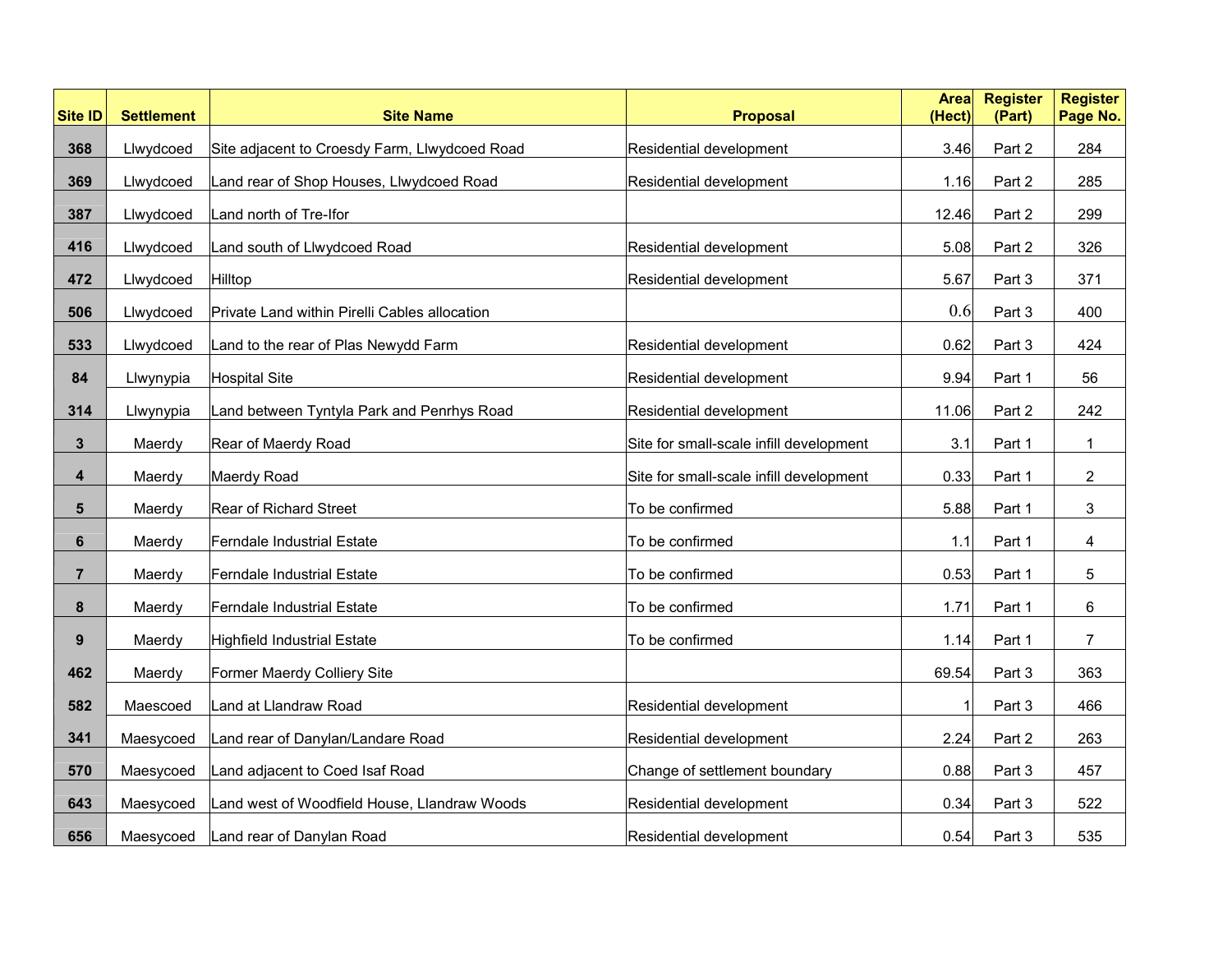| <b>Site ID</b> | <b>Settlement</b> | <b>Site Name</b>                                                     | <b>Proposal</b>                                                                         | Areal<br>(Hect) | <b>Register</b><br>(Part) | <b>Register</b><br>Page No. |
|----------------|-------------------|----------------------------------------------------------------------|-----------------------------------------------------------------------------------------|-----------------|---------------------------|-----------------------------|
| 354            | Miskin            | Land North of/ Rear of, Manor Hill                                   | Part of a larger strategic land option                                                  | 7.04            | Part 2                    | 271                         |
| 356            | Miskin            | Land north of School Road/ Hendy Quarry                              | Part of a larger strategic land option                                                  | 7.36            | Part 2                    | 273                         |
| 383            | Miskin            | Land at disused treatment works                                      | Redevelopment of brownfield land                                                        | 4.79            | Part 2                    | 295                         |
| 400            | Miskin            | Mwyndy Quarry and adjoining land                                     | Inert hardcore disposal - followed by<br>residential development                        | 4.03            | Part 2                    | 310                         |
| 410            | Miskin            | <b>Hendy Quarry</b>                                                  | Residential development                                                                 | 22.05           | Part 2                    | 320                         |
| 458            | Miskin            | <b>Miskin Park</b>                                                   |                                                                                         | 1.38            | Part 3                    | 360                         |
| 514            | Miskin            | Mwyndy Quarry - southern half                                        | Residential development                                                                 | 3.95            | Part 3                    | 406                         |
| 560            | Miskin            | Land adjacent to The Drive                                           | Residential development                                                                 | 0.73            | Part 3                    | 448                         |
| 612            | Miskin            | Land adjacent to the railway line                                    | Residential development                                                                 | 2.95            | Part 3                    | 495                         |
| 613            | Miskin            | Land opposite Ely River and Mill Race                                | Residential development                                                                 | 1.32            | Part 3                    | 496                         |
| 230            |                   | Mountain Ash Land between Oxford Street/Miskin Road and railway line |                                                                                         | 2.08            | Part 1                    | 177                         |
| 231            |                   | Mountain Ash Abergorki Yard, Miskin Road                             | Residential development                                                                 | 0.45            | Part 1                    | 178                         |
|                |                   |                                                                      | Redevelopment of hospital grounds - with<br>general inclusion within revised            |                 |                           |                             |
| 276            |                   | Mountain Ash Mountain Ash General Hospital                           | settlement boundary                                                                     | 3.45            | Part 2                    | 212                         |
| 412            |                   | Mountain Ash Gwernifor Grounds                                       | Residential development                                                                 | 0.5             | Part 2                    | 322                         |
| 420            |                   | Mountain Ash Northen Cwm Cynon                                       | Not yet determined                                                                      | 3.22            | Part 2                    | 329                         |
| 548            |                   | Mountain Ash Land at Maes y Dderwen, Aberffrwd                       | Residential development                                                                 | 2.66            | Part 3                    | 439                         |
| 166            | Nantgarw          | Riverside Forge, Oxford Street                                       | Include within settlement boundary<br>Offices Housing or 'Other' Possible<br>Travelodge | 0.55            | Part 1                    | 122                         |
| 241            | Nantgarw          | Land north of Yr Hendre                                              | Residential development                                                                 | 0.69            | Part 1                    | 184                         |
| 331            | Nantgarw          | Land at Ty Hen Farm                                                  | Residential development                                                                 | 1.73            | Part 2                    | 254                         |
| 583            | Nantgarw          | Phase 2 Redwood Park (near Old Nantgarw Road)                        | Residential development                                                                 | 1.6             | Part 3                    | 467                         |
| 121            | Pencoed           | Former Llanharan STW                                                 | Employment/Recycling/Residential                                                        | 2.79            | Part 1                    | 86                          |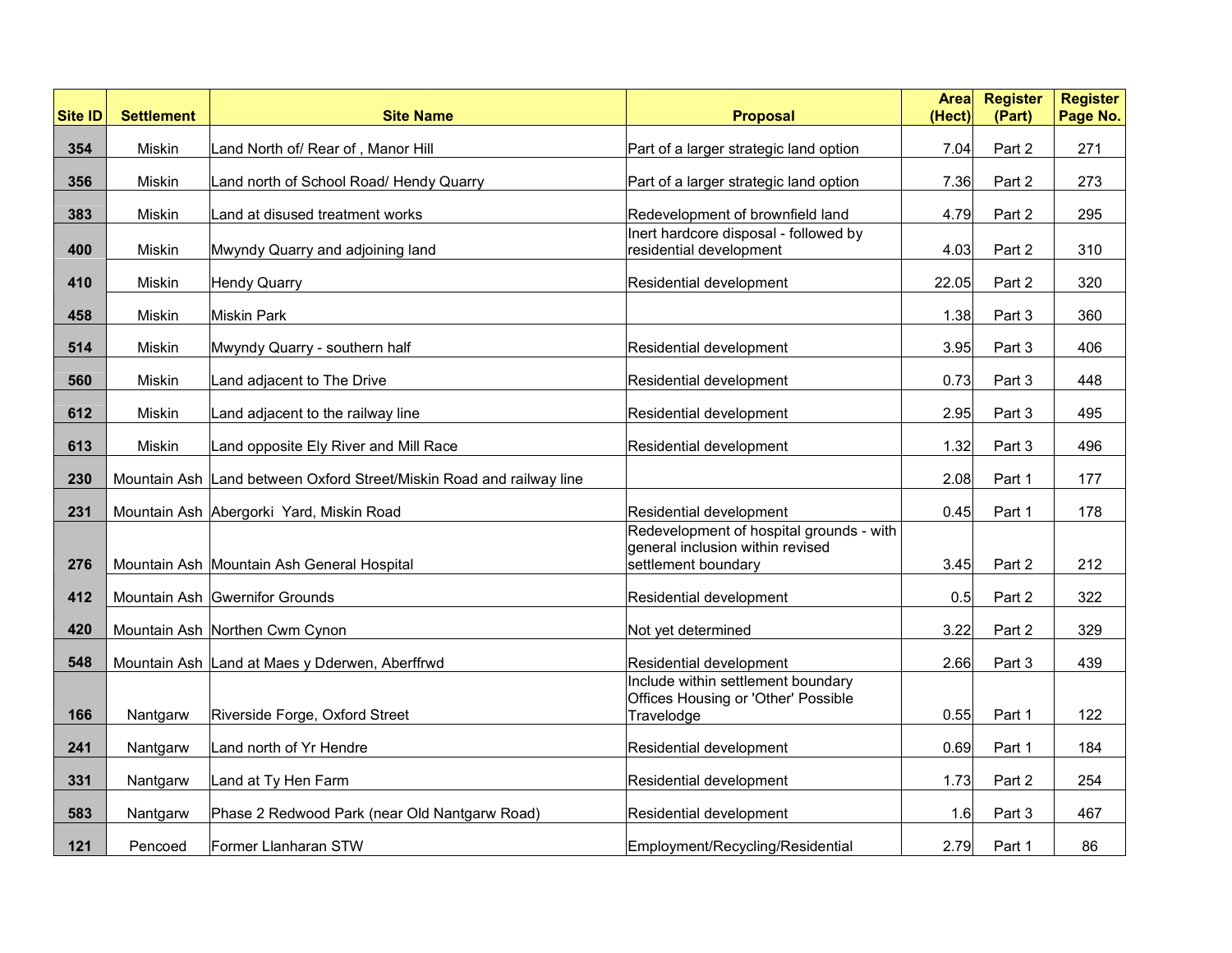| <b>Site ID</b> | <b>Settlement</b> | <b>Site Name</b>                                                 | <b>Proposal</b>               | <b>Area</b><br>(Hect) | <b>Register</b><br>(Part) | <b>Register</b><br>Page No. |
|----------------|-------------------|------------------------------------------------------------------|-------------------------------|-----------------------|---------------------------|-----------------------------|
| 122            | Pencoed           | Sony Technology Park                                             | Employment                    | 32.61                 | Part 1                    | 87                          |
| 303            | Pencoed           | Land at Felindre Road, St. Mary Hill                             |                               | 0.33                  | Part 2                    | 233                         |
| 204            |                   | Penrhiwceiber Pentwyn lower tip                                  | Residential development       | 0.59                  | Part 1                    | 154                         |
| 205            |                   | Penrhiwceiber Glamorgan Street                                   | Residential development       | 4.44                  | Part 1                    | 155                         |
| 208            |                   | Penrhiwceiber Pentwyn Avenue                                     | Residential development       | 0.78                  | Part 1                    | 158                         |
| 210            |                   | Penrhiwceiber North east of railway                              | Residential development       | 3.59                  | Part 1                    | 159                         |
| 327            | Penrhiwfer        | Land at House o'The Trees'                                       | Residential development       | 4.45                  | Part 2                    | 251                         |
| 405            | Penrhiwfer        | Land at Dinas Isaf                                               | Residential development       | 1.22                  | Part 2                    | 315                         |
| 427            | Penrhiwfer        | Penrhiwfer Road                                                  |                               | 2.71                  | Part 2                    | 336                         |
| 57             | Pentre            | Off Windsor Place                                                | To be confirmed               | 0.45                  | Part 1                    | 38                          |
| 58             | Pentre            | Site off Catherine Street                                        | Residential development       | 0.82                  | Part 1                    | 39                          |
| 60             | Pentre            | Site to the end of Pleasant View                                 | Residential development       | 0.31                  | Part 1                    | 40                          |
| 62             | Pentre            | Site to the rear of Ystrad Road                                  | Residential development       | 0.76                  | Part 1                    | 41                          |
| 63             | Pentre            | Site off Ystrad Road                                             | To be confirmed               | 2.63                  | Part 1                    | 42                          |
| 64             | Pentre            | Site at the rear of Dinam Park                                   | To be confirmed               | 5.09                  | Part 1                    | 43                          |
|                |                   |                                                                  |                               |                       |                           |                             |
| 65             | Pentre            | Large site at the rear of Kennard Street                         | To be confirmed               | 2.67                  | Part 1                    | 44                          |
| 66             | Pentre            | Large site at the rear of Kennard Street                         | To be confirmed               | 4.73                  | Part 1                    | 45                          |
| 67             | Pentre            | Site at rear of Bwllfa Cottages                                  | To be confirmed               | 3.23                  | Part 1                    | 46                          |
| 68             | Pentre            | Site at the rear of Kennard Street                               | To be confirmed               | 0.57                  | Part 1                    | 47                          |
| 70             | Pentre            | Site off Ystrad Road                                             | To be confirmed               | 0.3                   | Part 1                    | 48                          |
| 495            | Pentre            | Land south of Catherine Street                                   | Change of settlement boundary | 0.32                  | Part 3                    | 390                         |
| 564            |                   | Penycoedcae Land adjacent to Liantrisant Road and the old quarry | Residential development       | 1.97                  | Part 3                    | 452                         |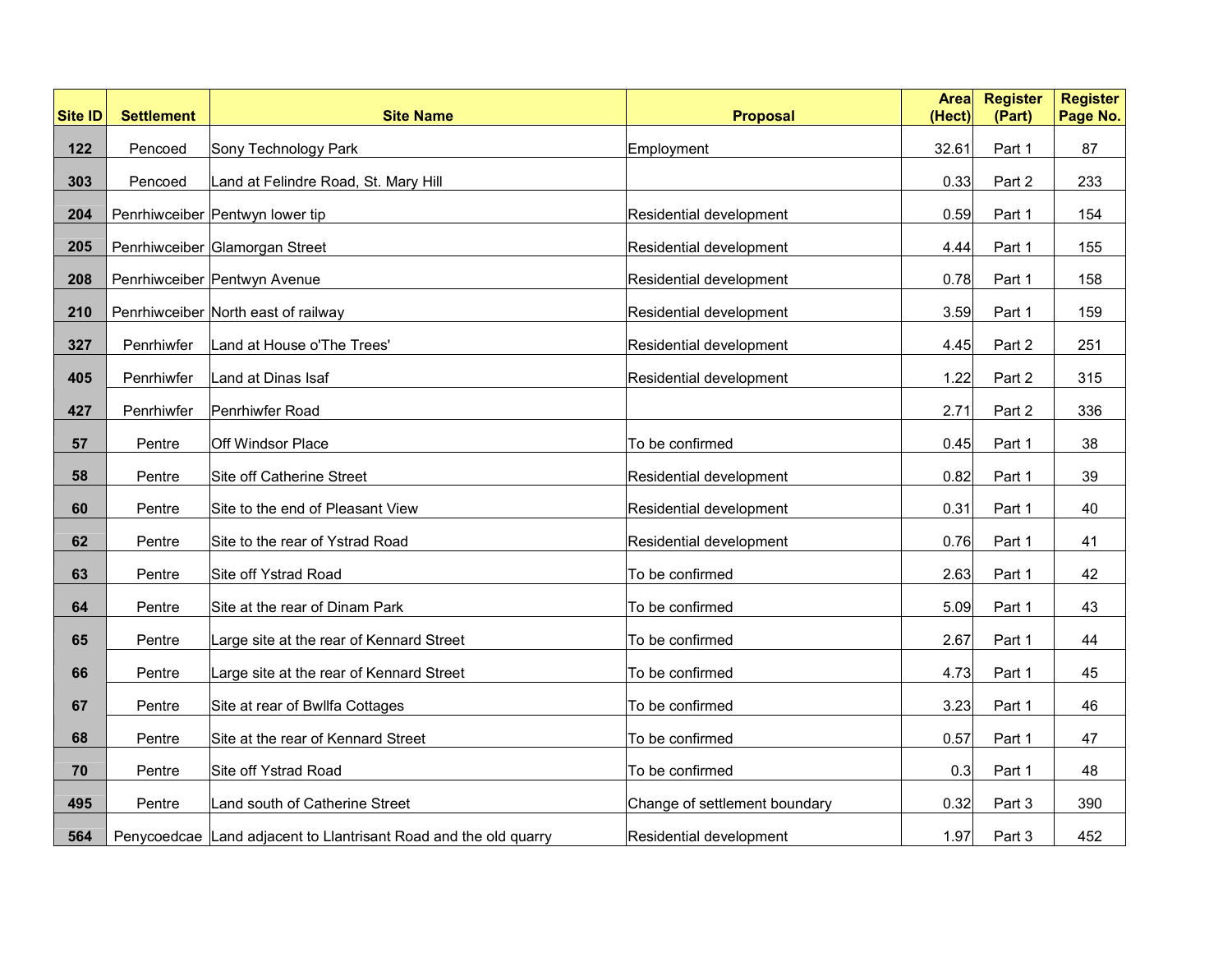| <b>Site ID</b> | <b>Settlement</b> | <b>Site Name</b>                                                                   | <b>Proposal</b>                                   | <b>Area</b><br>(Hect) | <b>Register</b><br>(Part) | <b>Register</b><br>Page No. |
|----------------|-------------------|------------------------------------------------------------------------------------|---------------------------------------------------|-----------------------|---------------------------|-----------------------------|
| 565            |                   | Penycoedcae Land adjacent to Tonyrefail Road and Llantrisant Road                  | Residential development                           | 3.12                  | Part 3                    | 453                         |
| 566            |                   | Penycoedcae Site adjoining Highland Estate                                         | Residential development                           | 7.38                  | Part 3                    | 454                         |
| 626            |                   | Penycoedcae Land adjacent to Leeway Carpets Showroom (small site)                  | Residential development                           | 0.64                  | Part 3                    | 506                         |
| 627            |                   | Penycoedcae   Land adjacent to Leeway Carpets Showroom (large site)                | Residential development                           | 2.91                  | Part 3                    | 507                         |
| 270            | Penywaun          | Land at Maesycwmrig, Hirwaun Road                                                  | Residential development                           | 0.92                  | Part 2                    | 207                         |
| 274            | Penywaun          | Land south of Hirwaun road                                                         | <b>Residential or Employment</b>                  | 0.8                   | Part 2                    | 210                         |
| 288            | Penywaun          | Land east of Trenant                                                               | Residential development                           | 3.35                  | Part 2                    | 222                         |
| 335            | Penywaun          | Site 1 - Land south of Gamlyn Terrace                                              | Employment/Residential/Retail                     | 2.78                  | Part 2                    | 257                         |
| 485            | Penywaun          | Land south of Penywaun (Tower Colliery)                                            |                                                   | 18.82                 | Part 3                    | 382                         |
| 516            | Penywaun          | Land opposite 9 and 10 Cwm Nant yr Hwch - off Heol Caradog Residential development |                                                   | 1.89                  | Part 3                    | 408                         |
| 517            | Penywaun          | Land between Aberdare Bypass and cemetery                                          | Residential development                           | 0.42                  | Part 3                    | 409                         |
| 153            | Pontyclun         | Interbrew Factory, Coedcae Lane                                                    | Residential development                           | 0.98                  | Part 1                    | 112                         |
| 174            | Pontyclun         | Otters Brook/ Ceulan Farm, south of railway                                        | Residential development or general<br>development | 40.57                 | Part 1                    | 129                         |
| 352            | Pontyclun         | Large site north of Cefn-yr-hendy                                                  | Part of a larger strategic land option            | 50.35                 | Part 2                    | 269                         |
| 353            | Pontyclun         | Land to the East of Pant Comprehensive School                                      | Part of a larger strategic land option            | 12.44                 | Part 2                    | 270                         |
| 599            | Pontyclun         | Land off Millfield                                                                 | Residential development                           | 2.77                  | Part 3                    | 483                         |
| 23             | Pontygwaith       | Site off Fenwick Street                                                            | To be confirmed                                   | 0.64                  | Part 1                    | 15                          |
| 24             | Pontygwaith       | Land at the end of The Avenue                                                      | To be confirmed                                   | 0.85                  | Part 1                    | 16                          |
| 474            | Pontygwaith       | Pontygwaith Industrial Estate ( Unallocated Site)                                  | Employment/Residential                            | 1.99                  | Part 3                    | 373                         |
| 481            | Pontygwaith       | Land north of Graig Street                                                         | Residential development                           | 0.32                  | Part 3                    | 379                         |
| 482            | Pontygwaith       | Land south of School Street                                                        | Residential development                           | 0.46                  | Part 3                    | 380                         |
| 483            | Pontygwaith       | Land at Fenwick Street                                                             | Residential development                           | 1.33                  | Part 3                    | 381                         |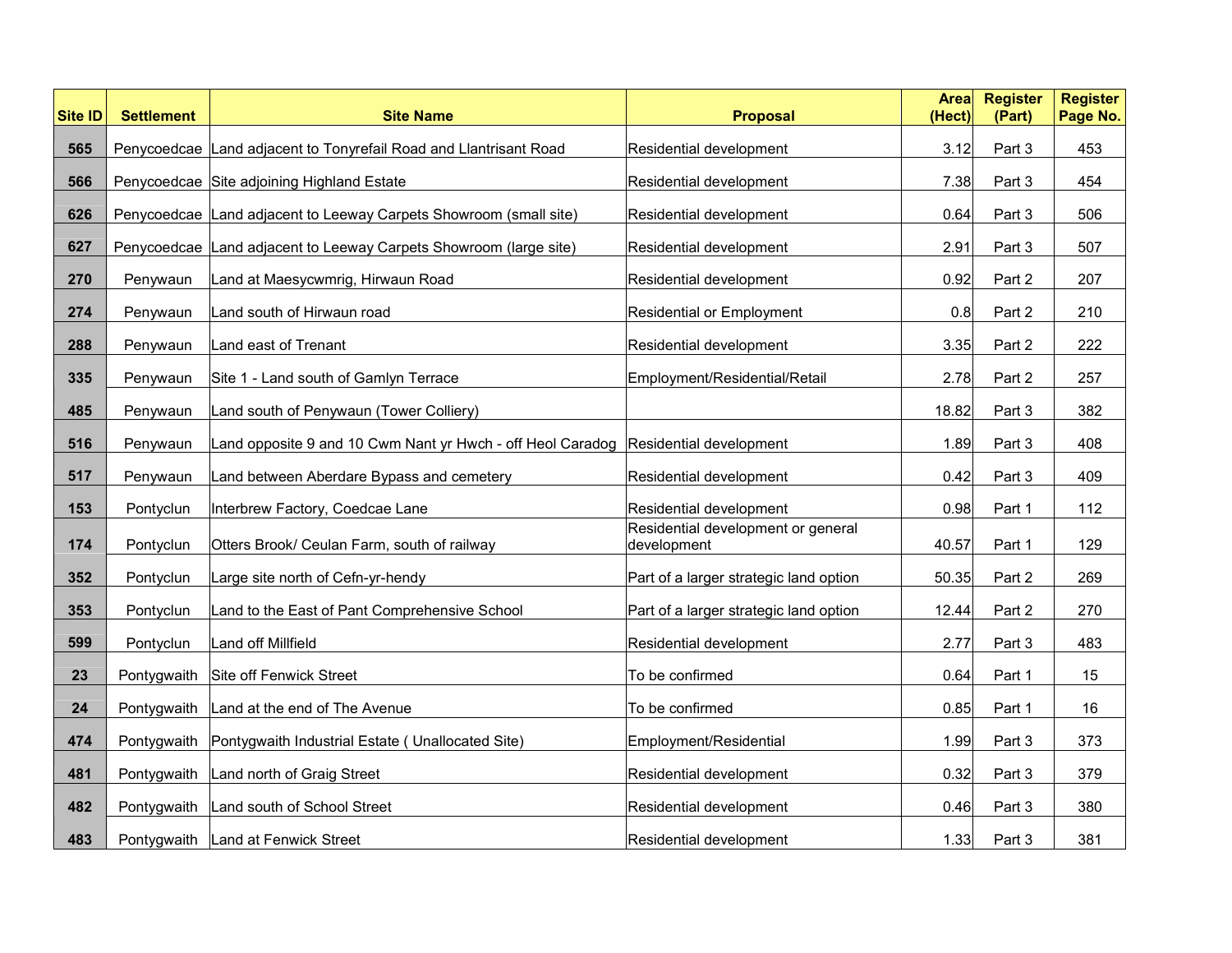| <b>Site ID</b> | <b>Settlement</b> | <b>Site Name</b>                                                    | <b>Proposal</b>         | <b>Area</b><br>(Hect) | <b>Register</b><br>(Part) | <b>Register</b><br>Page No. |
|----------------|-------------------|---------------------------------------------------------------------|-------------------------|-----------------------|---------------------------|-----------------------------|
| 596            | Pontygwaith       | Land adjacent to Fenwick House near Fenwick Street                  | Residential development | 2.41                  | Part 3                    | 480                         |
| 597            | Pontygwaith       | Land opposite Pontygwaith junior school                             | Residential development | 1.38                  | Part 3                    | 481                         |
| 217            | Pontypridd        | Gelliwion Reclamation                                               | Residential development | 1.12                  | Part 1                    | 166                         |
| 222            | Pontypridd        | Land adjoining Hetty Shaft, Ty Mawr Colliery Site                   | Residential development | 1.46                  | Part 1                    | 170                         |
| 254            | Pontypridd        | Fletchers Field, Cedpenmaen Road                                    | Residential development | 1.01                  | Part 2                    | 194                         |
| 255            | Pontypridd        | Land opposite 158-198 Merthyr Road                                  | Residential development | 0.32                  | Part 2                    | 195                         |
| 258            | Pontypridd        | Land rear of YGG Pont-Sion-Norton, Pontshonnorton Road              | Residential development | 0.4                   | Part 2                    | 197                         |
| 292            | Pontypridd        | Land rear of Pontypridd and District Hospital                       | Residential development | 1.18                  | Part 2                    | 225                         |
| 392            | Pontypridd        | Land opposite Pencerrig, The Common                                 | Residential development | 0.6                   | Part 2                    | 303                         |
| 459            | Pontypridd        | Millfield                                                           |                         | 0.67                  | Part 3                    | 361                         |
| 463            | Pontypridd        | Sardis Road Rugby Football Ground                                   |                         | 2.24                  | Part 3                    | 364                         |
| 464            | Pontypridd        | Sardis Road Car Park                                                |                         | 0.95                  | Part 3                    | 365                         |
| 490            | Pontypridd        | Brown Lennox                                                        | Employment              | 1.75                  | Part 3                    | 387                         |
| 504            | Pontypridd        | Land adjacent to Llantrisant Road, Highlands Estate                 | Residential development | 2.1                   | Part 3                    | 398                         |
| 523            | Pontypridd        | Land rear of Graig Terrace                                          | Residential development | 0.57                  | Part 3                    | 415                         |
| 539            | Pontypridd        | Former Allotment Land off Pantygraigwen Road - Site A               | Residential development | 1.32                  | Part 3                    | 430                         |
| 540            | Pontypridd        | Former Allotment land off Pantygraigwen Road - Site B               | Residential development | 0.6                   | Part 3                    | 431                         |
| 214            | Porth             | Land at Dinas Road / Graigddu Road                                  | Residential development | 0.88                  | Part 1                    | 163                         |
| 224            | Porth             | Land of Cymmer Road                                                 | Residential development | 1.08                  | Part 1                    | 172                         |
| 364            | Porth             | Land to the rear of Tynewydd Square adjacent to the railway<br>line | Primary Healthcare      | 0.37                  | Part 2                    | 280                         |
| 551            | Porth             | Land off Hollybush Grove/Penrhiwgwynt Road                          | Residential development | 0.81                  | Part 3                    | 441                         |
| 552            | Porth             | Land off Orchard Close                                              | Residential development | 1.02                  | Part 3                    | 442                         |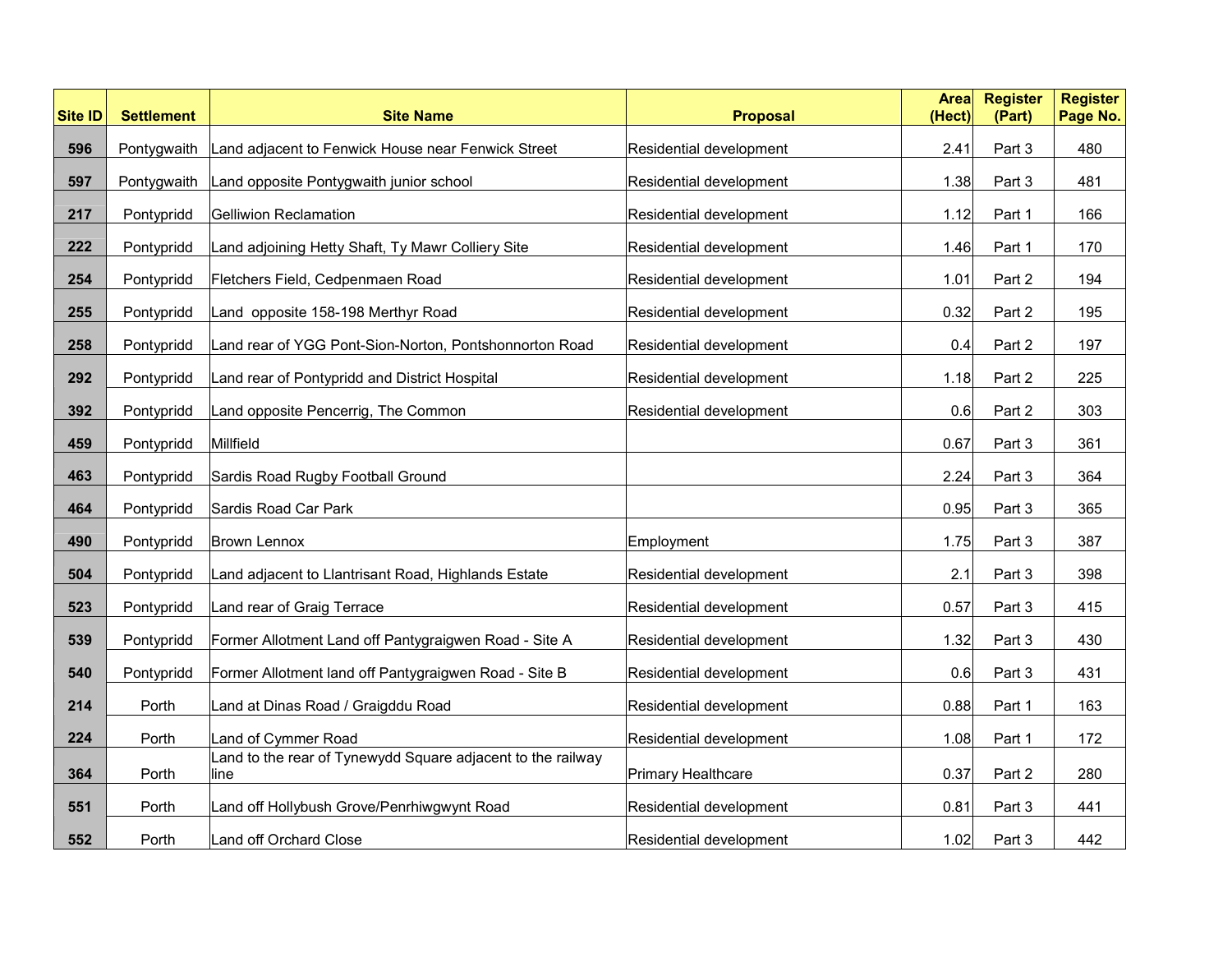| <b>Site ID</b> | <b>Settlement</b> | <b>Site Name</b>                                                    | <b>Proposal</b>                                             | <b>Area</b><br>(Hect) | <b>Register</b><br>(Part) | <b>Register</b><br>Page No. |
|----------------|-------------------|---------------------------------------------------------------------|-------------------------------------------------------------|-----------------------|---------------------------|-----------------------------|
| 553            | Porth             | Land rear of Llwyncelyn Park                                        | Residential development                                     | 0.49                  | Part 3                    | 443                         |
| 554            | Porth             | Land to the end of Lewis Terrace                                    | Residential development                                     | 0.84                  | Part 3                    | 444                         |
| 636            | Porth             | Land to the rear of 119-130 High Street, Cymmer                     | Residential development                                     | 0.99                  | Part 3                    | 515                         |
| 328            | Rhigos            | Land at Werfa Farm - revised large site                             | Residential development                                     | 21.14                 | Part 2                    | 252                         |
| 388            | Rhigos            | Land at Cwm-hwnt (adjacent to Plough Inn)                           |                                                             | 0.74                  | Part 2                    | 300                         |
| 431            | Rhydfyfelin       | <b>Glyntaff Farm</b>                                                | Review of TELP Housing Allocation                           | 2.43                  | Part 2                    | 339                         |
| 300            | Rhydyfelin        | Land at Glyn Taf farm                                               | Residential development                                     | 3.02                  | Part 2                    | 231                         |
| 456            | Rhydyfelin        | Gellihirion South                                                   |                                                             | 1.47                  | Part 3                    | 358                         |
| 525            | Rhydyfelin        | Land north of Masefield Way                                         | Residential or mixed use<br>Residential/Employment/Leisure. | 3.83                  | Part 3                    | 417                         |
| 526            | Rhydyfelin        | Land adjacent to Glyn Taff Farm                                     | Residential development                                     | 0.32                  | Part 3                    | 418                         |
| 579            | Rhydyfelin        | Land near Glyn-taf Farm                                             |                                                             | 2.16                  | Part 3                    | 464                         |
| 215            | Robertstown       | <b>Playing Field</b>                                                | Residential development                                     | 1.77                  | Part 1                    | 164                         |
| 216            | Robertstown       | Former sidings                                                      | Residential development                                     | 2.31                  | Part 1                    | 165                         |
| 256            | Robertstown       | Aberdare Goods Yard                                                 | Residential development                                     | 1.4                   | Part 2                    | 196                         |
| 17             | Stanleytown       | Site at northern end of Upper Terrace                               | To be confirmed                                             | 1.63                  | Part 1                    | 12                          |
| 265            | Stanleytown       | Land to the rear of Upper Terrace                                   | Residential development                                     | 0.4                   | Part 2                    | 202                         |
| 298            | Stanleytown       | Large site beyond Upper Terrace                                     | Residential development                                     | 2.8                   | Part 2                    | 230                         |
| 262            | <b>Taffs Well</b> | Land off Cardiff Road, rear of 1-2 Park Lane                        | Residential development                                     | 0.68                  | Part 2                    | 200                         |
| 509            | <b>Taffs Well</b> | Forgemasters Site                                                   |                                                             | 3.7                   | Part 3                    | 402                         |
| 119            |                   | Talbot Green Purolite & Pant Marsh                                  | Town centre                                                 | 19.48                 | Part 1                    | 84                          |
| 355            |                   | Talbot Green   Land north of Mwyndy Cemetery                        | Part of a larger strategic land option                      | 21.28                 | Part 2                    | 272                         |
| 357            |                   | Talbot Green Land north of A473/ East of Glamorgan Vale Retail Park | Part of a larger strategic land option                      | 1.88                  | Part 2                    | 274                         |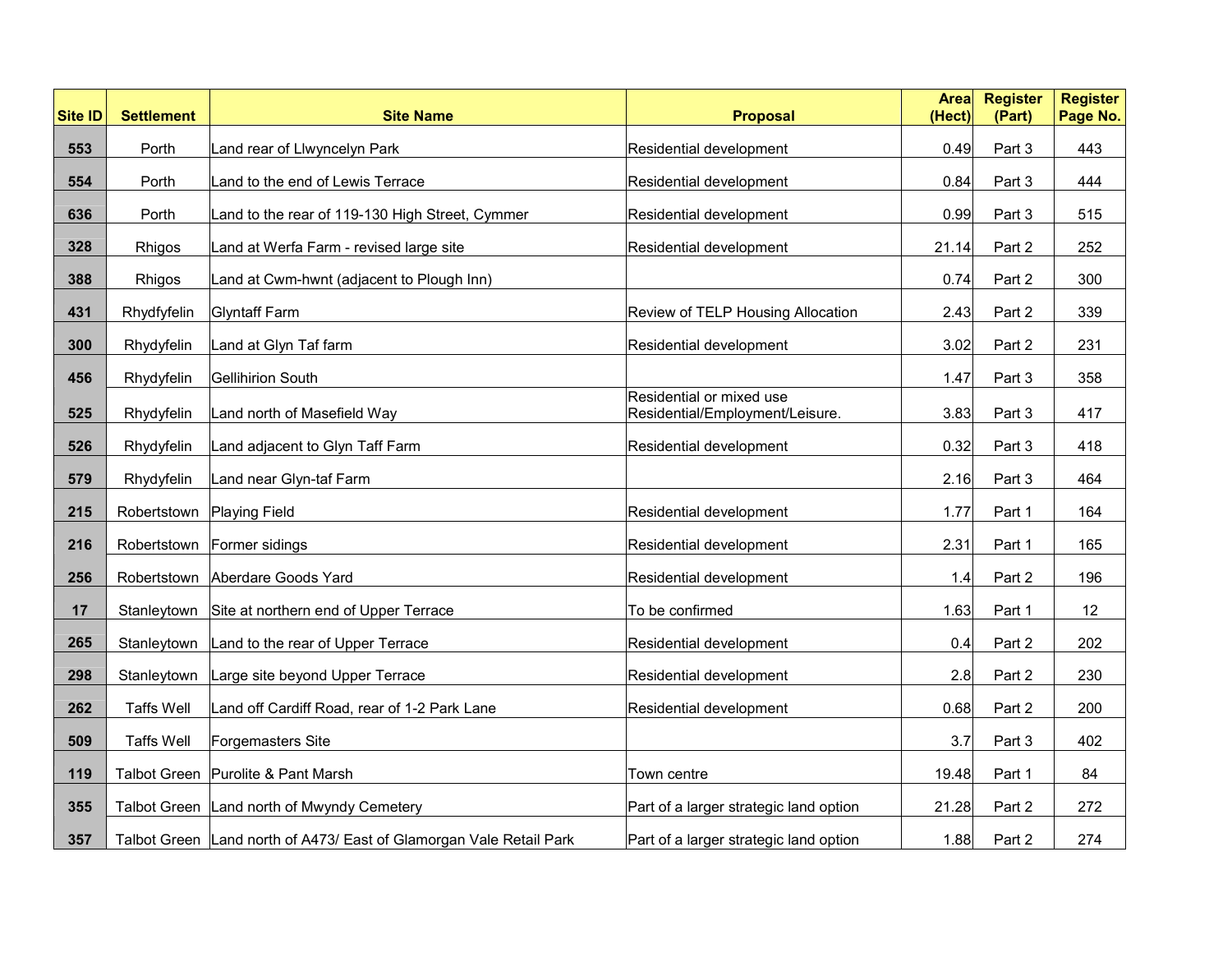| <b>Site ID</b> | <b>Settlement</b>   | <b>Site Name</b>                               | <b>Proposal</b>                                                 | <b>Area</b><br>(Hect) | <b>Register</b><br>(Part) | <b>Register</b><br>Page No. |
|----------------|---------------------|------------------------------------------------|-----------------------------------------------------------------|-----------------------|---------------------------|-----------------------------|
| 450            |                     | Talbot Green Land to rear of Staedtler Factory |                                                                 | 4.14                  | Part 2                    | 353                         |
| 451            |                     | Talbot Green Garth Business Park               | Employment                                                      | 6.31                  | Part 3                    | 354                         |
| 478            |                     | Talbot Green   Land at Graig-lwyd Farm         |                                                                 | 8.35                  | Part 3                    | 377                         |
| 479            | <b>Talbot Green</b> | Land west of Graig-lwyd Farm                   |                                                                 | 6.06                  | Part 3                    | 378                         |
| 123            | Talygarn            | North of Talygarn House                        | Residential development                                         | 8.17                  | Part 1                    | 88                          |
| 124            | Talygarn            | North west of Talygarn                         | Residential development                                         | 1.36                  | Part 1                    | 89                          |
| 125            | Talygarn            | West of Talygarn (1)                           | Residential development                                         | 0.8                   | Part 1                    | 90                          |
| 126            | Talygarn            | West of Talygarn (2)                           | Residential development                                         | 3.04                  | Part 1                    | 91                          |
| 158            | Talygarn            | <b>Talygarn Equestrian Centre</b>              | Residential development                                         | 6.6                   | Part 1                    | 115                         |
| 283            | Talygarn            | Land south east of Cowbridge Road              | Residential development or other                                | 6.83                  | Part 2                    | 218                         |
| 284            | Talygarn            | Land south west of 'Greenlands'                | Residential development or other                                | 3.36                  | Part 2                    | 219                         |
| 290            | Talygarn            | Small site rear of St Annes Chapel             | Residential development                                         | 0.68                  | Part 2                    | 224                         |
| 649            | Talygarn            | Land at Talygarn Farm                          | Residential development                                         | 0.58                  | Part 3                    | 528                         |
| 650            | Talygarn            | Land at Talygarn Park                          | Holiday chalets                                                 | 0.95                  | Part 3                    | 529                         |
| 180            | Thomastown          | Land at Ty'n-y-coed Villas                     | Residential development                                         | 3.41                  | Part 1                    | 135                         |
| 148            | Ton Pentre          | Land Adjacent to Maendy Farm                   | Residential development                                         | 6.21                  | Part 1                    | 107                         |
| 178            | Tonteg              | Land rear of 100 Church Road                   | Change of settlement boundary -small<br>residential development | 0.44                  | Part 1                    | 133                         |
| 235            | Tonteg              | Land fronting Tonteg Road, Power Station Hill  | Residential development                                         | 4.98                  | Part 1                    | 180                         |
| 362            | Tonteg              | Land adjacent to Highfield Close               | <b>Primary Healthcare</b>                                       | 0.46                  | Part 2                    | 278                         |
| 394            | Tonteg              | Land off Church Road                           |                                                                 | 3.24                  | Part 2                    | 304                         |
| 640            | Tonteg              | Land the south of The Ridings                  | Residential development                                         | 19.59                 | Part 3                    | 519                         |
| 83             | Tonypandy           | Land off hospital site                         | To be confirmed                                                 | 3.2                   | Part 1                    | 55                          |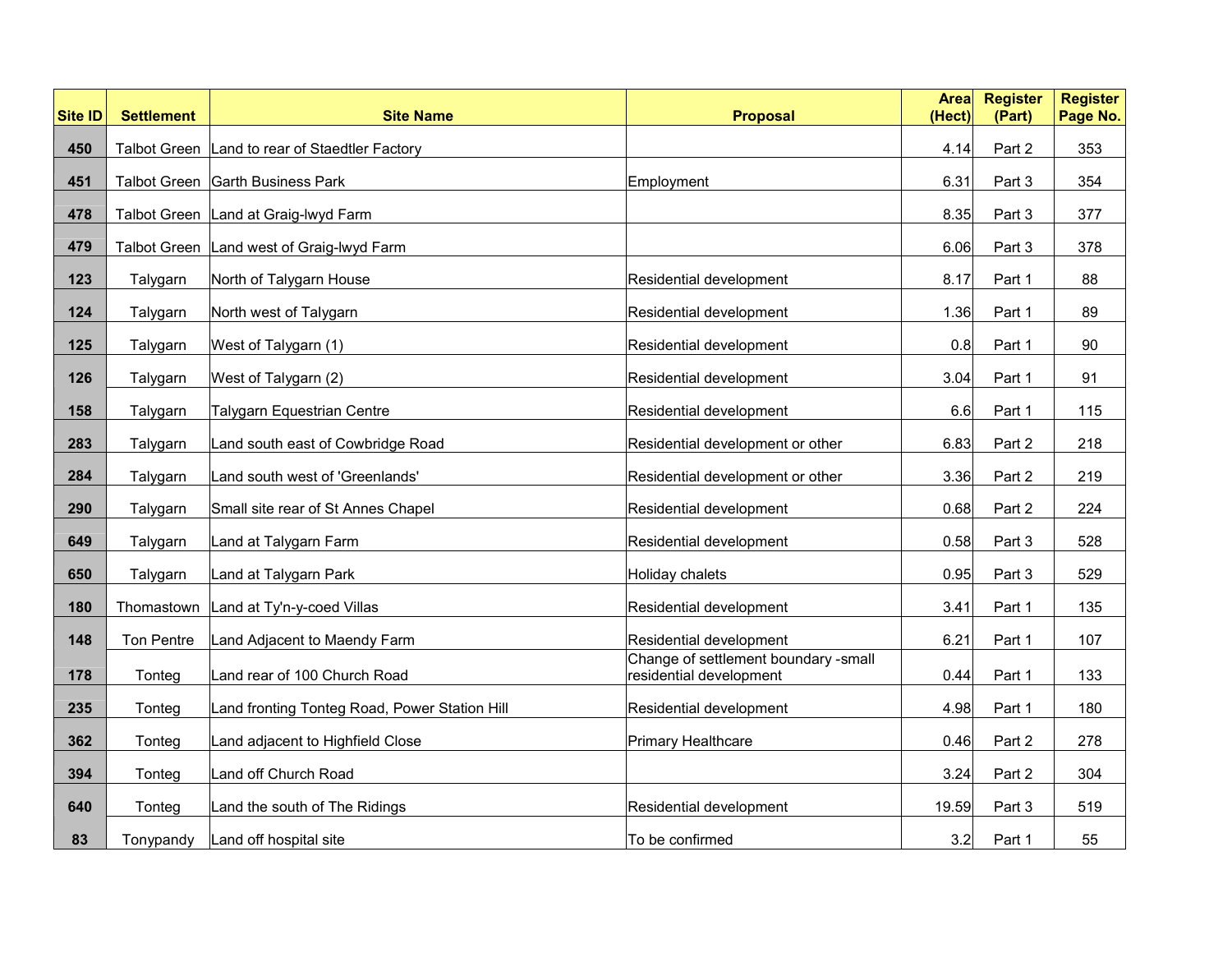| <b>Site ID</b> | <b>Settlement</b> | <b>Site Name</b>                               | <b>Proposal</b>                                         | <b>Area</b><br>(Hect) | <b>Register</b><br>(Part) | <b>Register</b><br>Page No. |
|----------------|-------------------|------------------------------------------------|---------------------------------------------------------|-----------------------|---------------------------|-----------------------------|
| 86             | Tonypandy         | Site to rear of Mountain View                  | To be confirmed                                         | 1.16                  | Part 1                    | 57                          |
| 88             | Tonypandy         | Land near visitor centre                       | To be confirmed                                         | 0.39                  | Part 1                    | 59                          |
| 92             | Tonypandy         | Site at rear of RCT offices                    | To be confirmed                                         | 0.66                  | Part 1                    | 62                          |
| 93             | Tonypandy         | Site to west of RCT offices                    | To be confirmed                                         | 0.65                  | Part 1                    | 63                          |
| 97             | Tonypandy         | Land south of Park Street                      | To be confirmed                                         | 2.12                  | Part 1                    | 65                          |
| 101            | Tonypandy         | Site Nr Tonypandy Enterprise Centre            | To be confirmed                                         | 1.24                  | Part 1                    | 67                          |
| 102            | Tonypandy         | Site off A4119                                 | To be confirmed                                         | 3.98                  | Part 1                    | 68                          |
| 103            | Tonypandy         | Vacant site off B4278.                         | To be confirmed                                         | 1.91                  | Part 1                    | 69                          |
| 127            | Tonyrefail        | Trane Farm                                     | Residential development including<br>retirement village | 41.79                 | Part 1                    | 92                          |
| 130            | Tonyrefail        | <b>Tylcha Wen</b>                              | Residential development                                 | 4.83                  | Part 1                    | 94                          |
| 134            | Tonyrefail        | Land north of Concorde Drive (Rhiw Garn Fawr)  | Residential development                                 | 3.61                  | Part 1                    | 98                          |
| 152            | Tonyrefail        | Gelli Seren West                               | Residential development                                 | 30.03                 | Part 1                    | 111                         |
| 185            | Tonyrefail        | Caerysgol Farm                                 | Residential development                                 | 6.03                  | Part 1                    | 140                         |
| 186            | Tonyrefail        | <b>Tylcha Fawr Farm</b>                        | Residential/general development                         | 8.25                  | Part 1                    | 141                         |
| 260            | Tonyrefail        | Land off Maple Court                           | Residential development                                 | 0.95                  | Part 2                    | 198                         |
| 261            | Tonyrefail        | <b>Red Cow Field</b>                           | Residential development                                 | 0.34                  | Part 2                    | 199                         |
| 312            | Tonyrefail        | Site A, Land north of Griffin Inn              | Small residential development                           | 1.14                  | Part 2                    | 240                         |
| 313            | Tonyrefail        | Site B, Land north of Griffin Inn              | Small residential development                           | 4.33                  | Part 2                    | 241                         |
| 338            | Tonyrefail        | Land part of Tylcha Ganol Farm, Mill Street    | Residential development                                 | 2.39                  | Part 2                    | 260                         |
| 349            | Tonyrefail        | Land south of Gilfach Road                     | Residential                                             | 4.28                  | Part 2                    | 267                         |
| 372            | Tonyrefail        | Land at Glyndale, Pant y Brad                  | Residential development                                 | 1.33                  | Part 2                    | 287                         |
| 373            | Tonyrefail        | Land at Glyndale / Rhiwinder Fach, Pant y Brad | Residential development                                 | 2.54                  | Part 2                    | 288                         |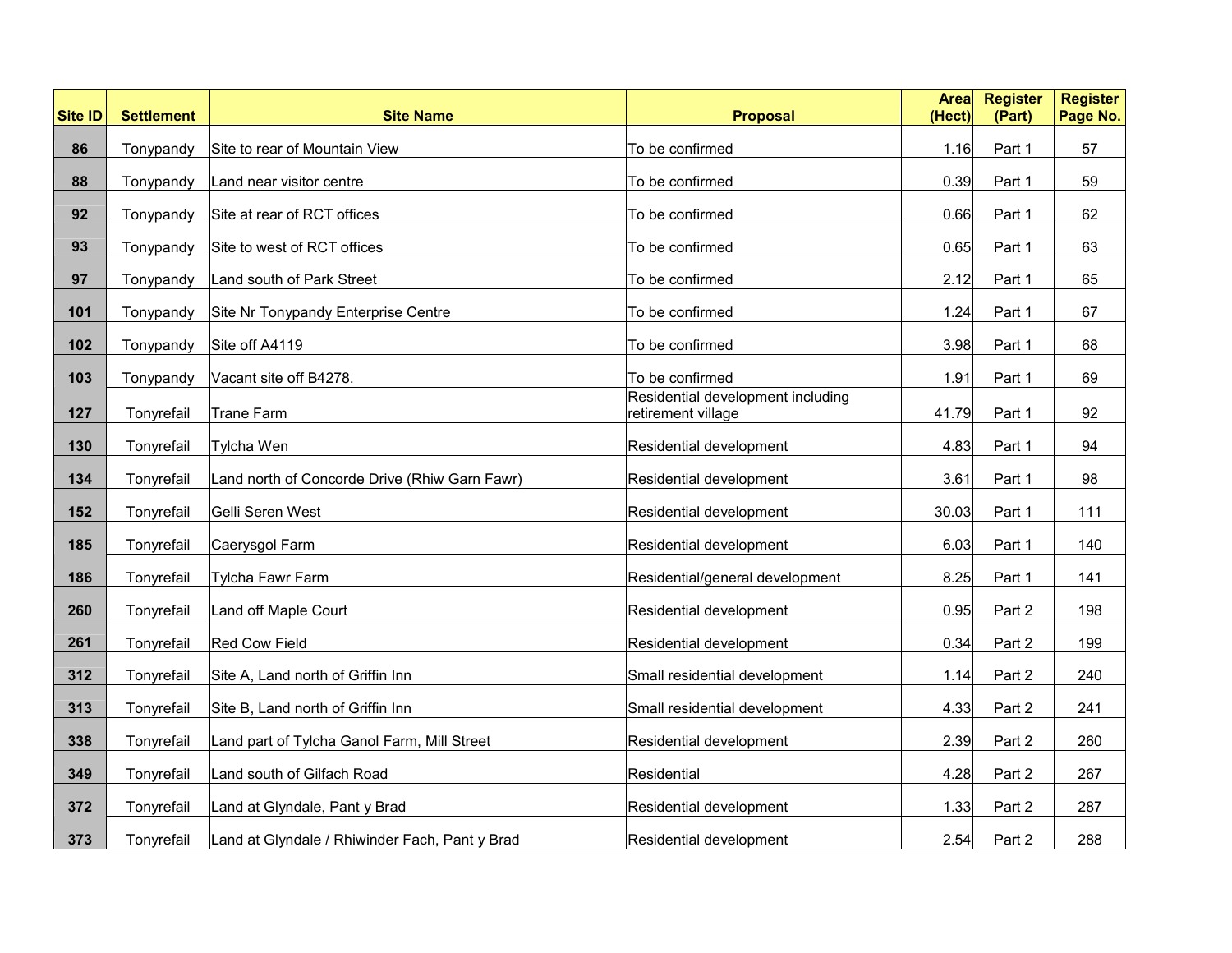| <b>Site ID</b> | <b>Settlement</b> | <b>Site Name</b>                                                           | <b>Proposal</b>                  | <b>Area</b><br>(Hect) | <b>Register</b><br>(Part) | <b>Register</b><br>Page No. |
|----------------|-------------------|----------------------------------------------------------------------------|----------------------------------|-----------------------|---------------------------|-----------------------------|
| 403            | Tonyrefail        | Land at Gwern Heulog, Tylcha Fach                                          | Residential development          | 4.62                  | Part 2                    | 313                         |
| 421            | Tonyrefail        | Collenna Farm to Hillside                                                  | Residential                      | 3.49                  | Part 2                    | 330                         |
| 422            | Tonyrefail        | Collenna Farm                                                              | Residential                      | 0.73                  | Part 2                    | 331                         |
| 423            | Tonyrefail        | St John the Baptist Church                                                 | Residential development          | 0.46                  | Part 2                    | 332                         |
| 424            | Tonyrefail        | Trane Farm (Public)                                                        |                                  | 1.74                  | Part 2                    | 333                         |
| 461            | Tonyrefail        | Land rear of Mill Street                                                   |                                  | 0.86                  | Part 3                    | 362                         |
| 496            | Tonyrefail        | Land East of Mill Street                                                   | <b>Residential and Community</b> | 6.38                  | Part 3                    | 391                         |
| 518            | Tonyrefail        | Land to the North of Station Road                                          | Residential development          | 1.13                  | Part 3                    | 410                         |
| 542            | Tonyrefail        | Land rear of Swyn y Nant, Gelli Seren                                      | Residential development          | 2.54                  | Part 3                    | 433                         |
| 558            | Tonyrefail        | Land off Collenna Road                                                     | Residential development          | 1.28                  | Part 3                    | 447                         |
| 588            | Tonyrefail        | The former Hillside Club                                                   | Residential development          | 1.14                  | Part 3                    | 472                         |
| 589            | Tonyrefail        | Land adjacent to the A4119                                                 | Residential development          | 1.12                  | Part 3                    | 473                         |
| 601            | Tonyrefail        | and to the south east of Tref-y-rhyg school (former Gelli Dawel<br>school) |                                  | 1.56                  | Part 3                    | 485                         |
| 602            | Tonyrefail        | Land opposite Hafod Wen                                                    | Residential development          | 6.34                  | Part 3                    | 486                         |
| 610            | Tonyrefail        | Land north of Investiture Place                                            | Residential development          | 2.69                  | Part 3                    | 493                         |
| 631            | Tonyrefail        | Land south of Gilfach Road                                                 | Residential development          | 5.5                   | Part 3                    | 510                         |
| 633            | Tonyrefail        | Land north of Collenna farm                                                | Residential development          | 13.97                 | Part 3                    | 512                         |
| 634            | Tonyrefail        | Land at Collenna farm                                                      | Residential development          | 5.23                  | Part 3                    | 513                         |
| 638            | Tonyrefail        | Land to the east of Mill Street                                            | Residential development          | 4.14                  | Part 3                    | 517                         |
| 639            | Tonyrefail        | Land at Cae Gwerlais Farm                                                  | Residential development          | 8.54                  | Part 3                    | 518                         |
| 641            | Tonyrefail        | Land off Gilfach Road/ Trane Farm                                          | Residential development          | 5.13                  | Part 3                    | 520                         |
| 642            | Tonyrefail        | Land at Trane Farm/ adjacent to Bryn Golau                                 | Residential development          | 3.93                  | Part 3                    | 521                         |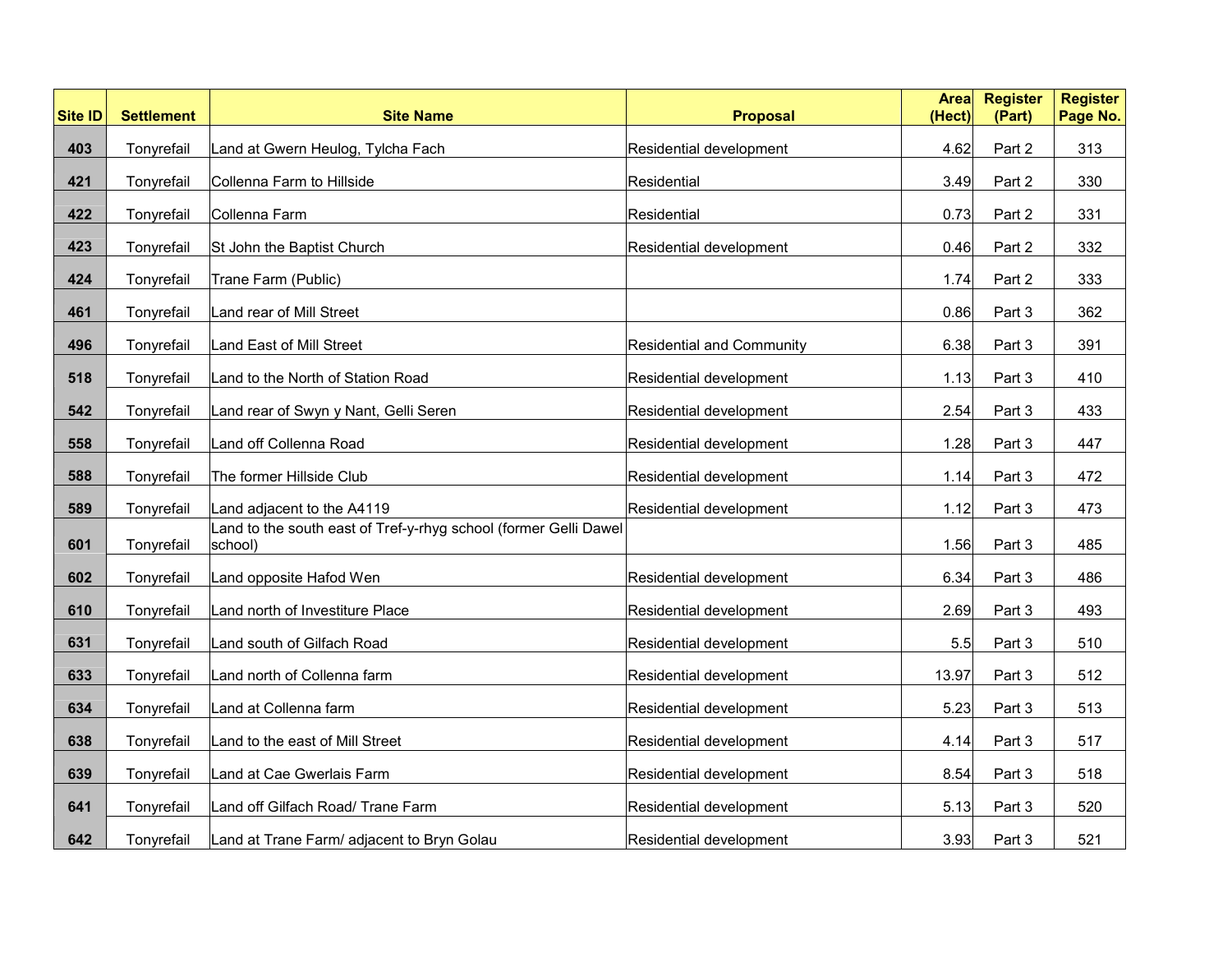| <b>Site ID</b> | <b>Settlement</b> | <b>Site Name</b>                                                           | <b>Proposal</b>                            | <b>Area</b><br>(Hect) | <b>Register</b><br>(Part) | <b>Register</b><br>Page No. |
|----------------|-------------------|----------------------------------------------------------------------------|--------------------------------------------|-----------------------|---------------------------|-----------------------------|
| 655            | Tonyrefail        | Land adjacent to roundabout Parc Eirin                                     | Residential development                    | 1.76                  | Part 3                    | 534                         |
| 87             | Trealaw           | Land to the rear of Buckley Road                                           | Residential development                    | 28.68                 | Part 1                    | 58                          |
| 133            | Trebanog          | Land south of Trebanog (Rhiw Garn Fawr)                                    | Residential development                    | 6.29                  | Part 1                    | 97                          |
| 135            | Trebanog          | Land adjacent to Rhiw Garn (Rhiw Garn Fawr)                                | Residential development                    | 3.86                  | Part 1                    | 99                          |
| 136            | Trebanog          | Land fronting Trebanog Road (Rhiw Garn Fawr)                               | Residential development                    | 0.62                  | Part 1                    | 100                         |
| 137            | Trebanog          | Land rear of Trebanog Road (Rhiw Garn Fawr)                                | Residential development                    | 1.28                  | Part 1                    | 101                         |
| 181            | Trebanog          | Land at former Cilely Colliery                                             | Residential development                    | 16.52                 | Part 1                    | 136                         |
| 272            | Trebanog          | Land off Trebanog road                                                     | Residential development                    | 0.45                  | Part 2                    | 209                         |
| 337            | Trebanog          | Land south of Trebanog Road/opposite Halton Villas                         | Residential development                    | 2.81                  | Part 2                    | 259                         |
| 535            | Trebanog          | Land south of Trebanog Road                                                | Residential development                    | 2.32                  | Part 3                    | 426                         |
| 609            | Trebanog          | Land north of Rhiw Garn Fawr                                               | Residential development                    | 4.97                  | Part 3                    | 492                         |
| 651            | Trebanog          | Site adjacent to Pen Darren Road                                           | Residential development                    | 1.33                  | Part 3                    | 530                         |
| 237            | Trecynon          | <b>Tegfan Farm</b>                                                         | Residential development                    | 4.75                  | Part 1                    | 181                         |
| 359            | Trecynon          | Land at former Mayhew Chicken Factory                                      | Mixed use development including<br>Housing | 2.88                  | Part 2                    | 276                         |
| 384            | Trecynon          | Land at Stag Street                                                        |                                            |                       | Part 2                    | 296                         |
| 590            | Trecynon          | Land at Trecynon adjacent to Church Row                                    | Residential development                    | 0.81                  | Part 3                    | 474                         |
| 221            | <b>Treforest</b>  | Site of Treforest Boys School, St Michaels Avenue                          | Residential development                    | 0.48                  | Part 1                    | 169                         |
| 345            | Treforest         | Site A Land at White Tips                                                  | Residential development                    | 0.31                  | Part 2                    | 265                         |
| 515            | <b>Treforest</b>  | Land at Griffin Mill Garage, Upper Boat                                    | Commercial development                     | 5.38                  | Part 3                    | 407                         |
| 567            | <b>Treforest</b>  | Land adjacent to the University of Glamorgan and the<br>dismantled railway | Car Park extension                         | 3.88                  | Part 3                    | 455                         |
| 568            | <b>Treforest</b>  | Land adjacent to Gwenllian Terrace                                         | Residential development                    | 0.78                  | Part 3                    | 456                         |
| 594            | <b>Treforest</b>  | Land at Coed Forest Uchaf                                                  |                                            | 4.14                  | Part 3                    | 478                         |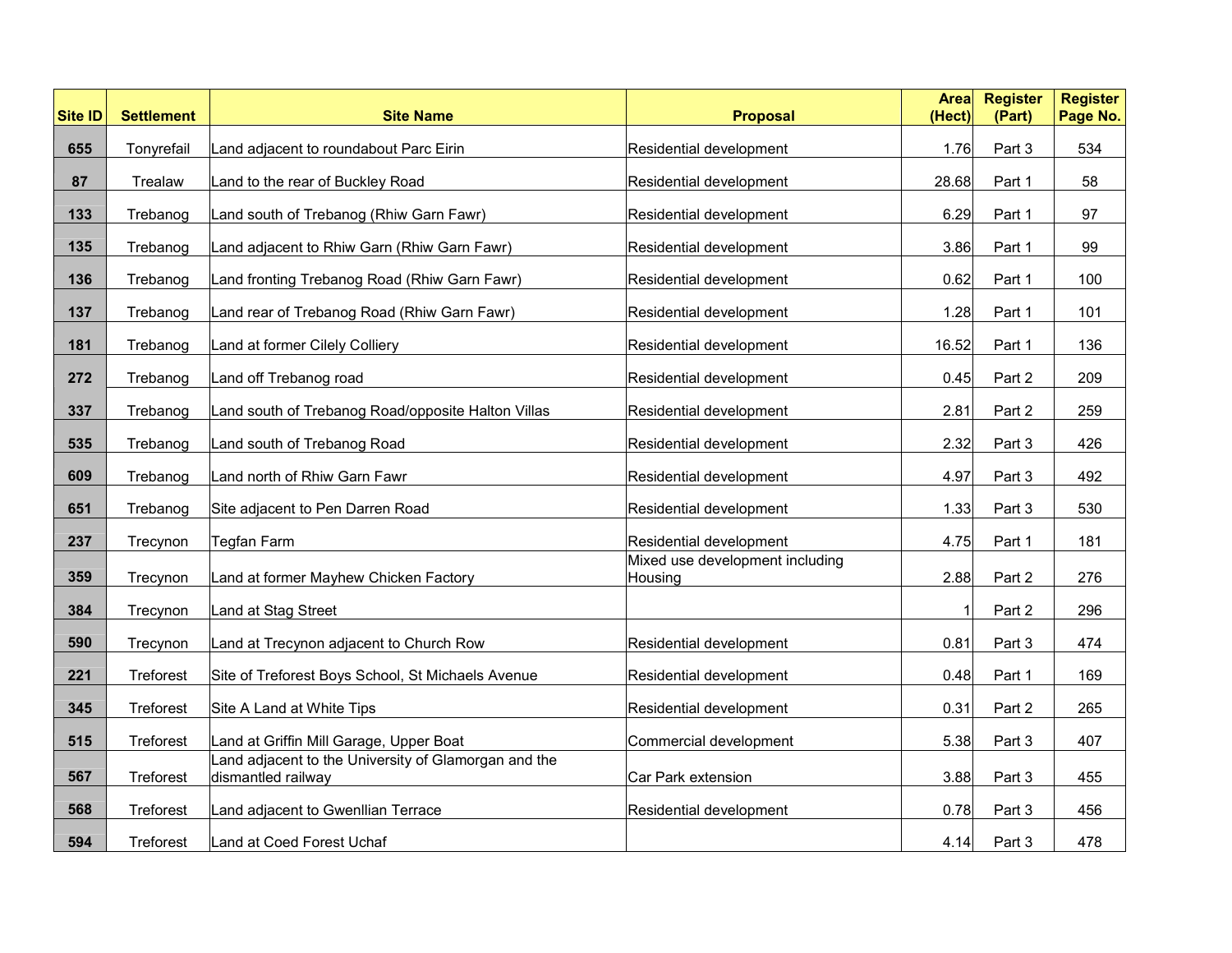| <b>Site ID</b> | <b>Settlement</b> | <b>Site Name</b>                                                                   | <b>Proposal</b>                      | <b>Area</b><br>(Hect) | <b>Register</b><br>(Part) | <b>Register</b><br>Page No. |
|----------------|-------------------|------------------------------------------------------------------------------------|--------------------------------------|-----------------------|---------------------------|-----------------------------|
| 595            | Treforest         | Land adjacent to Ty Mogfen                                                         |                                      | 3.71                  | Part 3                    | 479                         |
| 213            | Trehafod          | Large parcels of land fronting Nythbran Terrace east of welfare<br>football ground | Residential development              | 1.49                  | Part 1                    | 162                         |
| 29             | Treherbert        | Eileen Place                                                                       | Residential development              | 1.41                  | Part 1                    | 18                          |
| 30             | Treherbert        | Site off Rhigos Road                                                               | To be confirmed                      | 1.29                  | Part 1                    | 19                          |
| 31             | Treherbert        | Old Hospital Site and School Playground                                            | Residential or mixed use development | 1.73                  | Part 1                    | 20                          |
| 32             | Treherbert        | <b>Treherbert Infants School Site</b>                                              | Residential development              | 0.47                  | Part 1                    | 21                          |
| 33             | Treherbert        | Site off St Mary's Close                                                           | Residential development              | 1.53                  | Part 1                    | 22                          |
| 34             | Treherbert        | Bryn Rhedyn                                                                        | To be confirmed                      | 0.6                   | Part 1                    | 23                          |
| 36             | Treherbert        | <b>Bryn Heulog</b>                                                                 | To be confirmed                      | 0.32                  | Part 1                    | 24                          |
| 39             | Treherbert        | Site near Everest factory                                                          | To be confirmed                      | 1.48                  | Part 1                    | 25                          |
| 40             | Treherbert        | Land at the end of Ynysfeio Avenue.                                                | Residential development              | 6.43                  | Part 1                    | 26                          |
| 41             | Treherbert        | Penyrenglyn Infants School, Charles Street                                         | Residential development              | 0.5                   | Part 1                    | 27                          |
| 43             | Treherbert        | Site at the end of Mace Lane                                                       |                                      | 1.45                  | Part 1                    | 28                          |
| 187            | Treherbert        | Former Fernhill Colliery Site                                                      | Residential development              | 27.9                  | Part 1                    | 142                         |
| 433            | Treherbert        | Land at Rhigos Road                                                                |                                      | 2.52                  | Part 2                    | 340                         |
| 44             | Treorchy          | Rear of Crown Terrace                                                              | Residential development              | 1.61                  | Part 1                    | 29                          |
| 45             | Treorchy          | Site opposite Ynyswen Infants School                                               | To be confirmed                      | 0.51                  | Part 1                    | 30                          |
| 46             | Treorchy          | Site off Cemetery Road                                                             | Residential development              | 2.74                  | Part 1                    | 31                          |
| 48             | Treorchy          | Druids Close                                                                       | To be confirmed                      | 2.91                  | Part 1                    | 32                          |
| 49             | Treorchy          | Cae Mawr Industrial Estate                                                         | Residential development              | 3.62                  | Part 1                    | 33                          |
| 50             | Treorchy          | Vicarage Terrace                                                                   | Residential development              | 3.46                  | Part 1                    | 34                          |
| 52             | Treorchy          | Site at rear of Tremains Pub Park Road                                             | To be confirmed                      | 0.49                  | Part 1                    | 35                          |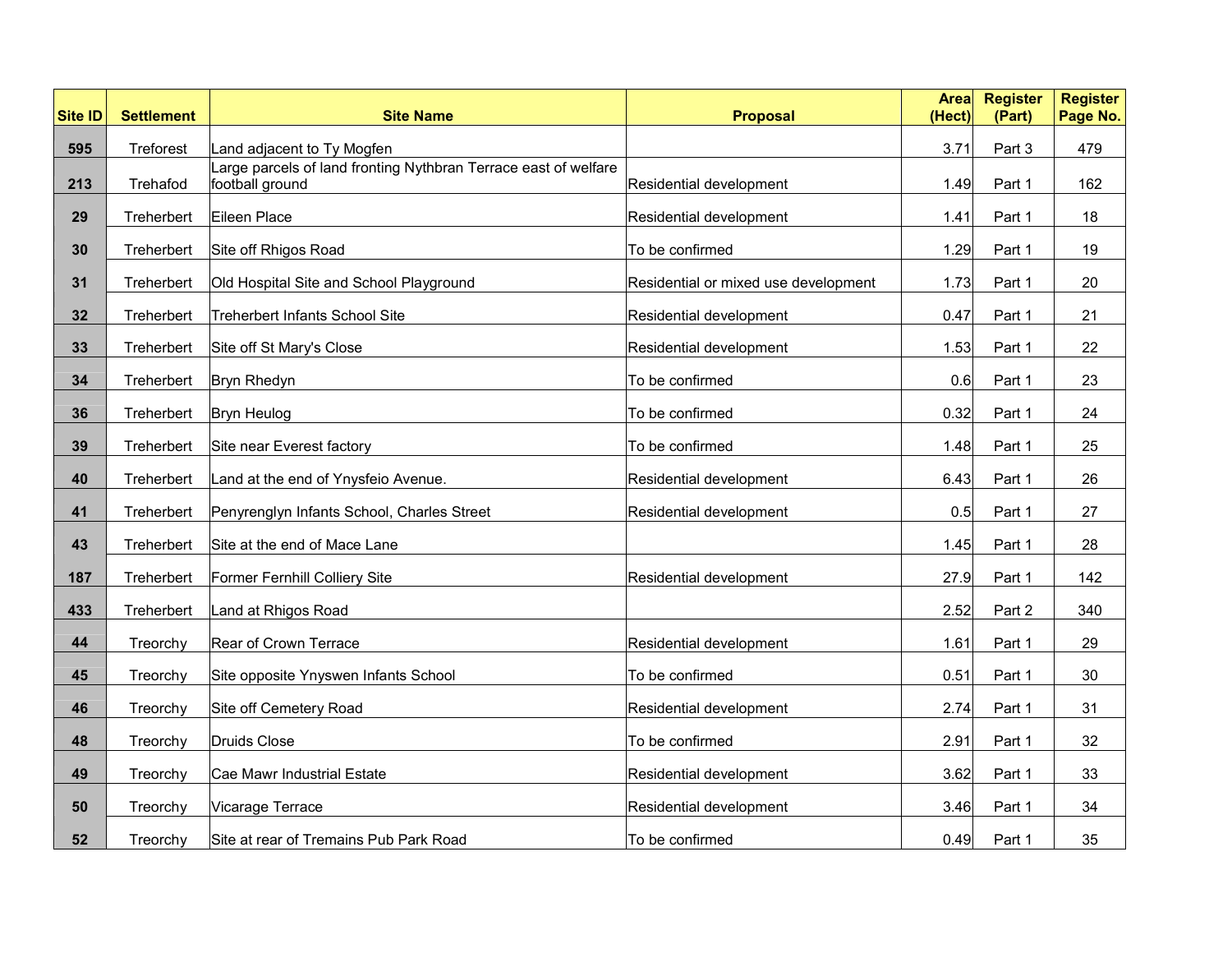| <b>Site ID</b> | <b>Settlement</b>       | <b>Site Name</b>                                               | <b>Proposal</b>                                              | <b>Area</b><br>(Hect) | <b>Register</b><br>(Part) | <b>Register</b><br>Page No. |
|----------------|-------------------------|----------------------------------------------------------------|--------------------------------------------------------------|-----------------------|---------------------------|-----------------------------|
| 53             | Treorchy                | Land adjacent to Alison House Community Facility               | Residential development                                      | 1.78                  | Part 1                    | 36                          |
| 402            | Treorchy                | Prospect Green, Prospect Place                                 | Remain as Public Open Space                                  | 0.45                  | Part 2                    | 312                         |
| 657            | Treorchy                | Land at the rear of Kenry Street                               | Residential development                                      | 3.02                  | Part 3                    | 536                         |
| 13             | Tylorstown              | Land at rear of Gwernllwyn Terrace                             | To be confirmed                                              | 1.11                  | Part 1                    | 11                          |
| 21             | Tylorstown              | Land off Deri Terrace                                          | To be confirmed                                              | 1.01                  | Part 1                    | 13                          |
| 530            | Tylorstown              | Land south of Hendrefedog                                      | Residential development and change of<br>settlement boundary | 0.46                  | Part 3                    | 421                         |
| 527            | Tynewydd                | Dismantled Railway line rear of St Albans Terrace              | Residential development                                      | 0.8                   | Part 3                    | 419                         |
| 22             | Wattstown               | Site off Heol Llechau                                          | To be confirmed                                              | 12.5                  | Part 1                    | 14                          |
| 183            | Wattstown               | Standard Tip (RH 87) and land                                  | Residential development                                      | 98.38                 | Part 1                    | 138                         |
| 234            | Wattstown               | Land fronting Ynyshir Road                                     | Residential development                                      | 0.51                  | Part 1                    | 179                         |
| 286            | Wattstown               | Small site to the east of Wattstown                            | Residential development                                      | 0.73                  | Part 2                    | 221                         |
| 437            | Wattstown               | <b>Butchers Arms</b>                                           | Residential development                                      | 0.5                   | Part 2                    | 343                         |
| 521            | Wiliamstown             | North Site opposite Gwenfron Terrace                           | Residential development                                      | 0.55                  | Part 3                    | 413                         |
| 430            | Williamstown Dinas Isaf |                                                                |                                                              | 1.34                  | Part 2                    | 338                         |
| 453            | Williamstown Dinas Isaf |                                                                |                                                              | 4.03                  | Part 3                    | 356                         |
| 520            |                         | Williamstown South site opposite Gwenfron Terrace              | Residential development                                      | 0.47                  | Part 3                    | 412                         |
| 522            |                         | Williamstown   Land opposite Mountain Road                     | Residential development                                      | 3.05                  | Part 3                    | 414                         |
| 173            | Ynysboeth               | Land between A4059 and River Cynon                             | Green Wedge or countryside protection                        | 14.79                 | Part 1                    | 128                         |
| 325            | Ynyshir                 | Large area of land to the west of Ynyshir                      | Residential development                                      | 25.6                  | Part 2                    | 249                         |
| 550            | Ynyshir                 | Large site off Llanwonno Road                                  | Residential development                                      | 3.37                  | Part 3                    | 440                         |
| 375            | Ynysmaerdy 74)          | Llantrisant Business Park (Revised version of bid sites 35 and |                                                              | 4.33                  | Part 2                    | 290                         |
| 447            |                         | Ynysmaerdy   Llantrisant Business Park (e1.4)                  | Residential development                                      | 2.19                  | Part 2                    | 350                         |